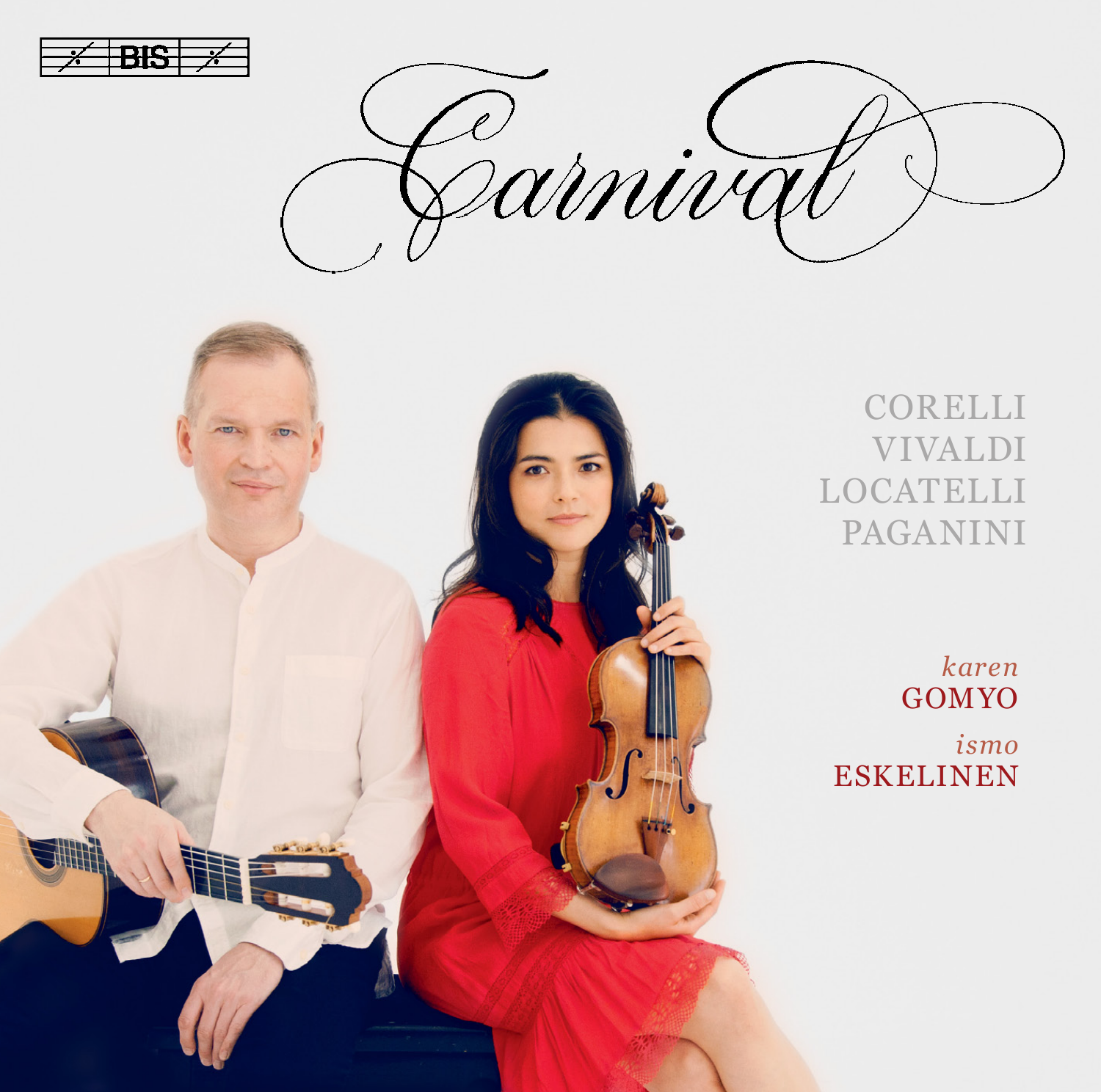|  | VIVALDI, Antonio (1678-1741)                          |       |
|--|-------------------------------------------------------|-------|
|  | Sonata No. 2 in A major                               | 7'50  |
|  | from 12 Sonatas for violin and basso continuo, Op. 2  |       |
|  | $\Box$ Preludio a Capriccio                           | 1'33  |
|  | 2 Allegro                                             | 2'22  |
|  | <sup>3</sup> Adagio                                   | 1'18  |
|  | 4 Giga. Allegro                                       | 2'35  |
|  | <b>LOCATELLI, Pietro</b> (1695–1764)                  |       |
|  | Sonata No. 12 in D minor                              | 14'50 |
|  | from 12 Sonate da camera, Op. 6                       |       |
|  | 5 Adagio                                              | 4'55  |
|  | 6 Allegro                                             | 3'00  |
|  | 7 Andante                                             | 2'52  |
|  | 8 Allegro                                             | 4'03  |
|  | <b>PAGANINI, Niccolò</b> (1782–1840)                  |       |
|  | Sonata No. 1                                          | 8'34  |
|  | from Centone di Sonate for violin and guitar, MS 112  |       |
|  | Introduzione. Larghetto                               | 0'54  |
|  | <u>I</u> Allegro maestoso. Tempo di marcia – Maggiore | 4'30  |
|  | 回 Rondoncino. Allegro - Trio - Minore                 | 3'10  |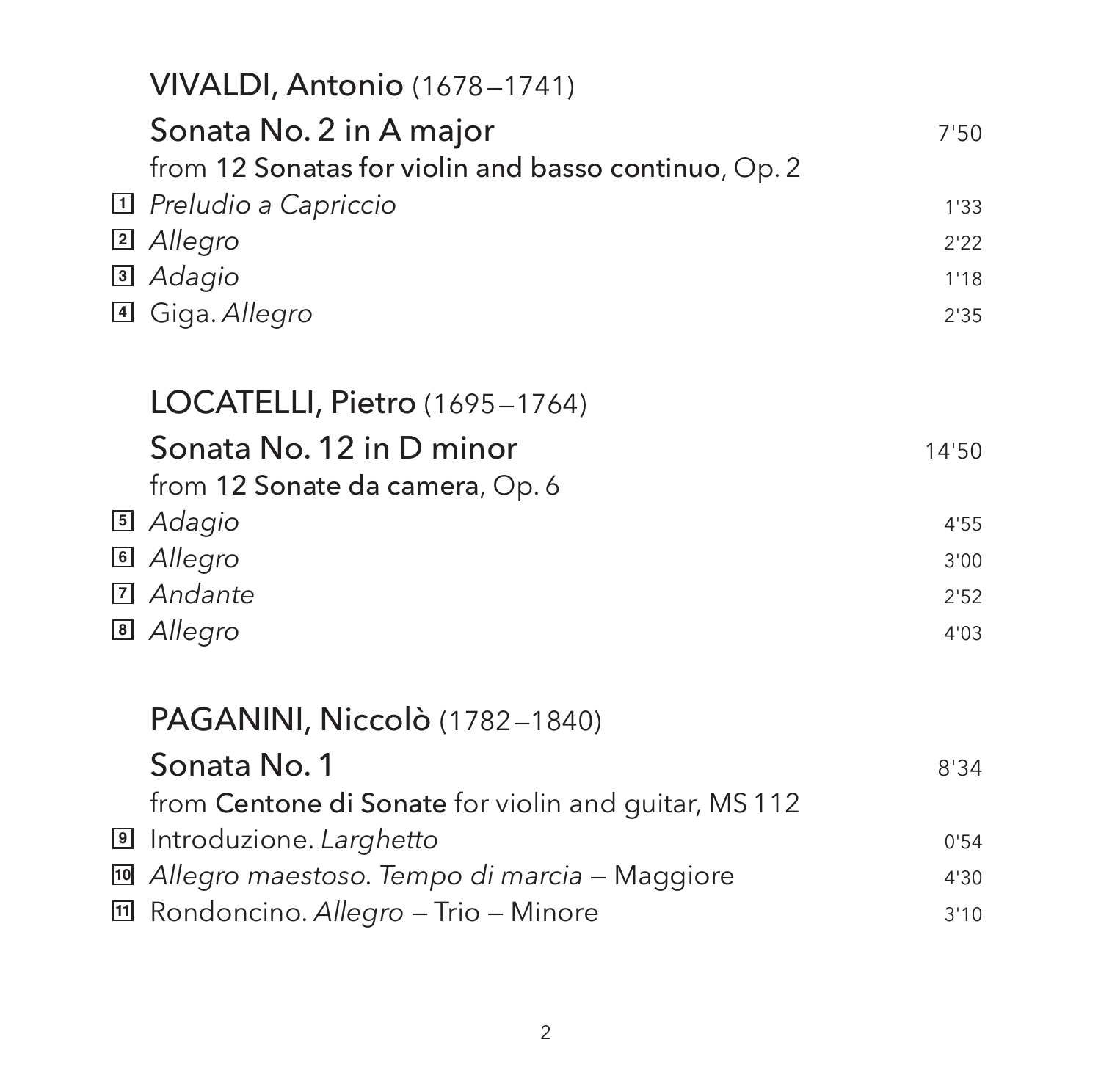|    | Sonata No. 1                                          | 5'13 |
|----|-------------------------------------------------------|------|
|    | from Six Sonatas for violin and guitar, Op. 2 (MS 26) |      |
| 12 | Minuetto. Adagio                                      | 3'53 |
| 13 | Polonese. Quasi allegro                               | 1'20 |
|    | M Variazioni di bravura                               | 5'35 |
|    | on Caprice No. 24 for violin and guitar               |      |
|    |                                                       |      |
|    | CORELLI, Arcangelo (1653-1713)                        |      |
|    | Sonata No. 12 in D minor, 'La Follia'                 | 9'11 |
|    | from 12 Sonatas for violin and basso continuo, Op. 5  |      |
| 15 | La follia. Adagio                                     | 0'56 |
|    | 16 Variation 1                                        | 0'31 |
| 17 | Variation 2. Allegro                                  | 0'25 |
| 18 | Variation 6                                           | 0'21 |
| 19 | Variation 8. Adagio                                   | 0'39 |
| 20 | Variation 9. Vivace                                   | 0'18 |
| 21 | Variation 10. Allegro                                 | 0'14 |
| 22 | Variation 11. Andante                                 | 0'32 |
| 23 | Variation 12. Allegro                                 | 0'20 |
| 24 | Variation 13                                          | 0'20 |
| 25 | Variation 14. Adagio                                  | 0'49 |
|    | 26 Variation 15                                       | 0'51 |
| 27 | Variation 16. Allegro                                 | 0'23 |
|    | 28 Variation 17                                       | 0'22 |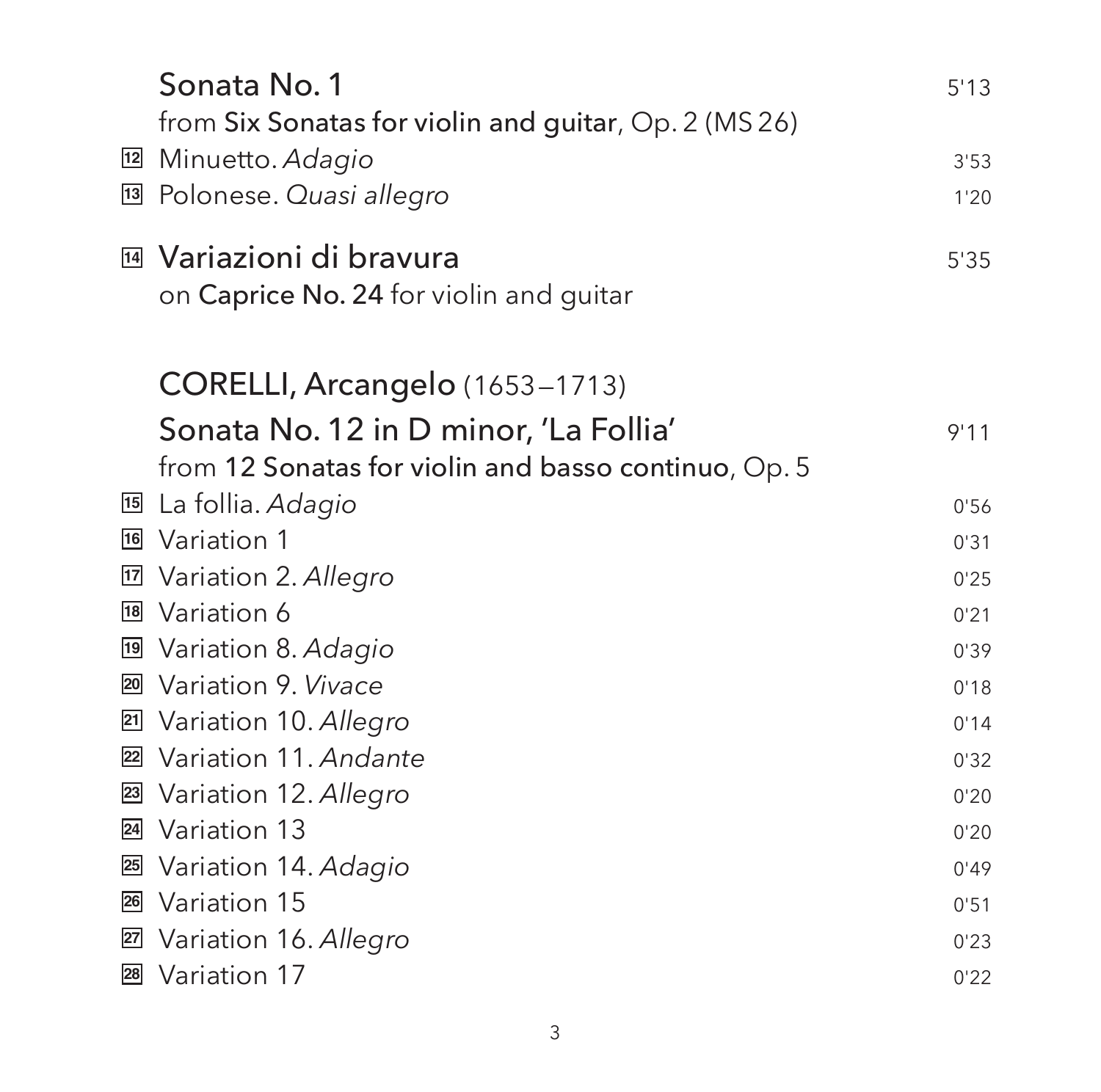| 29 Variation 18            | 0'19 |
|----------------------------|------|
| 30 Variation 19            | 0'29 |
| 31 Variation 20            | 0'27 |
| 32 Variation 21            | 0'19 |
| <sup>33</sup> Variation 22 | 0'30 |

## PAGANINI, Niccolò

from Grand Sonata in A major for guitar and violin, MS 3

Romance. *Amorosamente. Più tosto largo* 3'32 **34**

- **35** Andantino variato. Scherzando Variations 1–6 4'00
- Il carnevale di Venezia, Op. 10, MS 59 7'36 **36** Tema. *Andantino* — Variations 1—10, 18, 15—16, Variation 'Gomyo' — Finale

TT: 67'30

# Karen Gomyo *violin* Ismo Eskelinen *guitar*

The accompaniments in the baroque sonatas are realizations by Ismo Eskelinen of the original basso continuo parts. Eskelinen also created the guitar accompaniment to Paganini's *Il carne vale di Venezia*, based on other versions of the piece. In Corelli's La Follia and in *Il carnevale* the performers have omitted some variations, and in the latter piece Karen Gomyo has provided a variation of her own making.

Instrumentarium: Violin by Antonio Stradivarius, 'Aurora', 1703; bow by François Tourte, c. 1810 Guitar: Lodi, 2011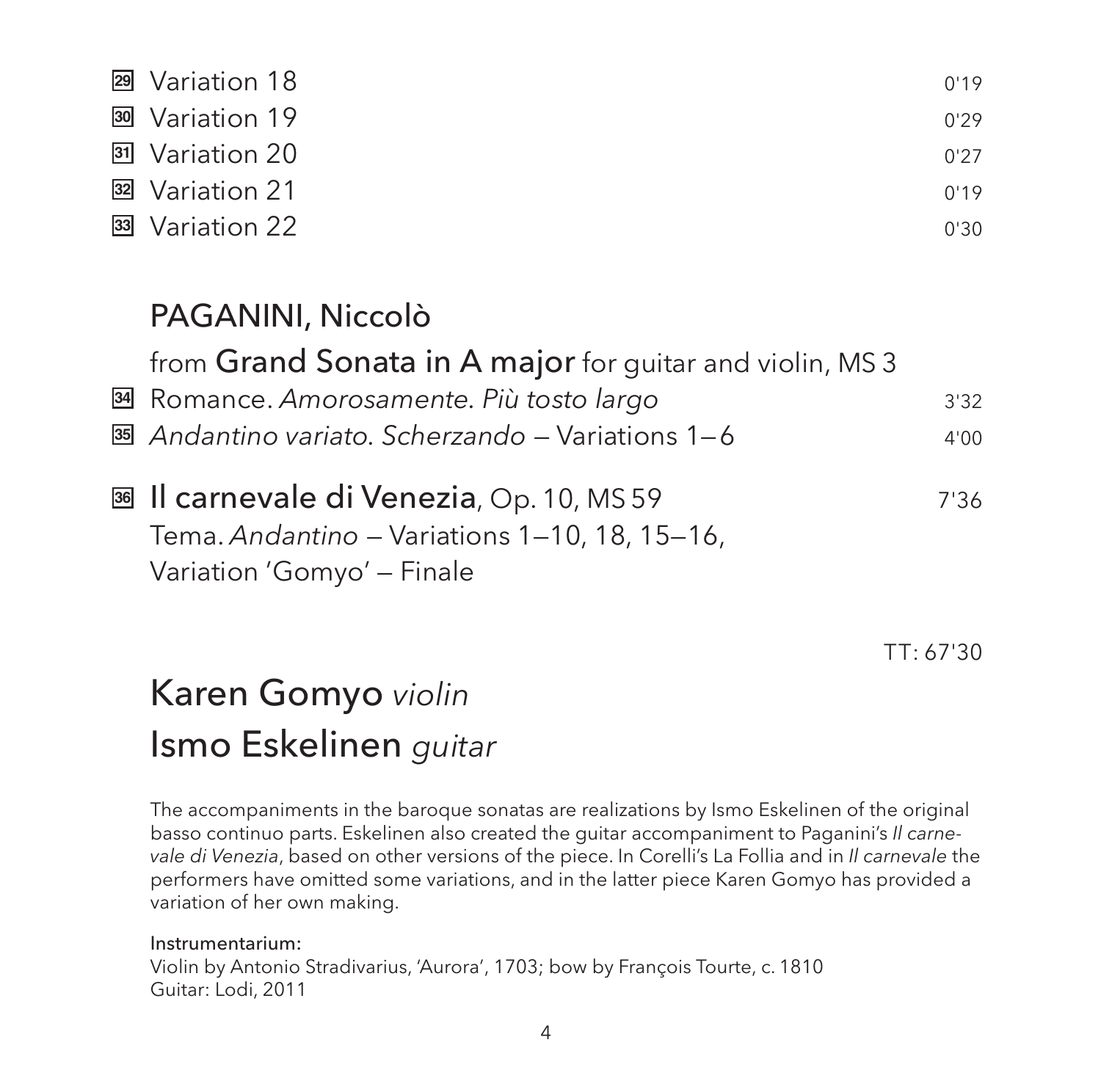**Antonio Vivaldi** (1678–1741) is well known for some of his violin concertos, of which a handful (including *The Four Seasons*) are over-exposed while most are neglected. He wrote well over two hundred in total, while he a certos, of which a handful (including *The Four Seasons*) are over-exposed while most are neglected. He wrote well over two hundred in total, while Op. 5 are of very moderate difficulty, whereas his posthumously published violin sonatas are more extrovert and virtuosic. The Twelve Sonatas, Op. 2, dating from 1709, unusually include seven in minor keys. No. 2 in A major begins with a *Pre ludio e Capriccio*. Its initial alternation of *Presto* arpeggiated figuration and two brief cadential *Adagios*, apparently modelled on the same pattern in the opening movement of Corelli's Sonata, Op. 5 No. 1, gives way to a *Presto* with a continuo part of unbroken semiguavers. The *Adagio* third movement has elements of recitative and towards the end of the final *Giga* Vivaldi inflects the melodic line with persistent flattened sevenths.

Born in Bergamo, **Pietro Locatelli** (1695–1764) lived in Amsterdam from 1729 until his death. He chose the career of a travelling virtuoso, while his music became a major influence on violin technique. Judging from contemporary accounts, we should consider the description 'the Paganini of the eighteenth century' to be apt. The outer movements of his twelve Violin Concertos, Op. 3, include *Capricci* of extreme technical difficulty, written for his own virtuoso performance and marked *ad libitum* to excuse those of more modest ability. These *Capricci* divided opinion, as did many aspects of Locatelli's compositions and playing. The Dutch writer Jacob Wilhelm Lustig described his style as 'unbearable for delicate ears', while Charles Burney wrote of his music: 'excites more surprise than pleasure'. None theless, it is clear that Locatelli anticipated the development of the virtuoso concerto in the nineteenth century, as composed by Paganini, Wieniawski, Vieuxtemps and others. In his 12 Sonatas, Op. 6 (published 1737), Locatelli departs from Corelli's model, adopting in most cases a three-movement structure. The final sonata from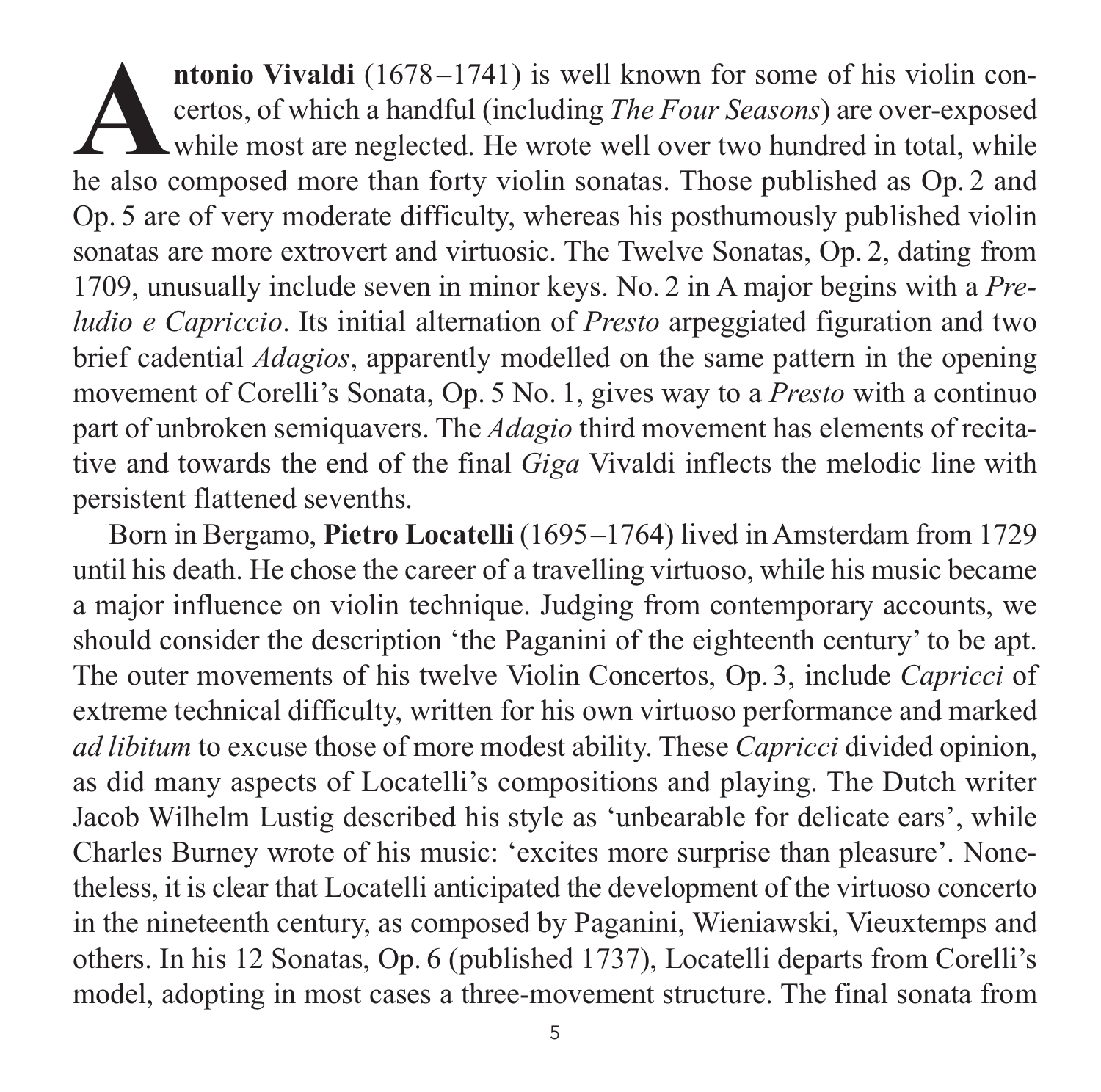Op. 6, however, comprises a slow-fast-slow-fast sequence. The violin part of the opening *Adagio* includes many scalic runs which contribute to the feeling of expressive freedom. There is an element of unpredictability within this music, while the many appoggiaturas reflect the galant style then becoming fashionable. The rhythmic vitality of the second and fourth movements is heightened by syncopation, while the third movement is in siciliano style.

The guitar superseded the Renaissance lute in domestic performance. It has been established that it was regularly used as a continuo instrument in the seventeenth century, but many guitar treatises from as late as the mid-1750s include instruction in the continuo role and there is strong scholarly evidence to suggest that the prac tice was indeed retained in many contexts throughout the first half of the eighteenth century. As most studies of continuo-playing have concentrated on keyboard instru ments, the equivalent use of the guitar has been a rather neglected area. Nevertheless, the revival of the guitar's continuo role in baroque music has gained in popularity in recent decades.

Born in Genoa, **Niccolò Paganini** (1782–1840) learnt the mandolin before taking up the violin. He began to learn the guitar before the age of twelve, probably taught by his father. He wrote well over a hundred compositions for solo guitar and about forty other chamber works including guitar. Paganini owned several guitars and described the instrument as his constant companion. Alessandro Rolla, who taught the thirteen-year-old Paganini the violin, accompanied him on the guitar. Thus it seems likely that Paganini would have developed his own guitar-playing at this time. Evidence of his skill on the instrument is rare, though his contemporary guitarist/composer Luigi Legnani described him as 'a leading guitar player'. Inevit ably, Paganini's legendary status as a violinist and a composer for the violin has overshadowed his equivalent and very considerable output for the guitar.

Sonata No. 1 from *Centone di Sonate* for violin and guitar (1828 or later) begins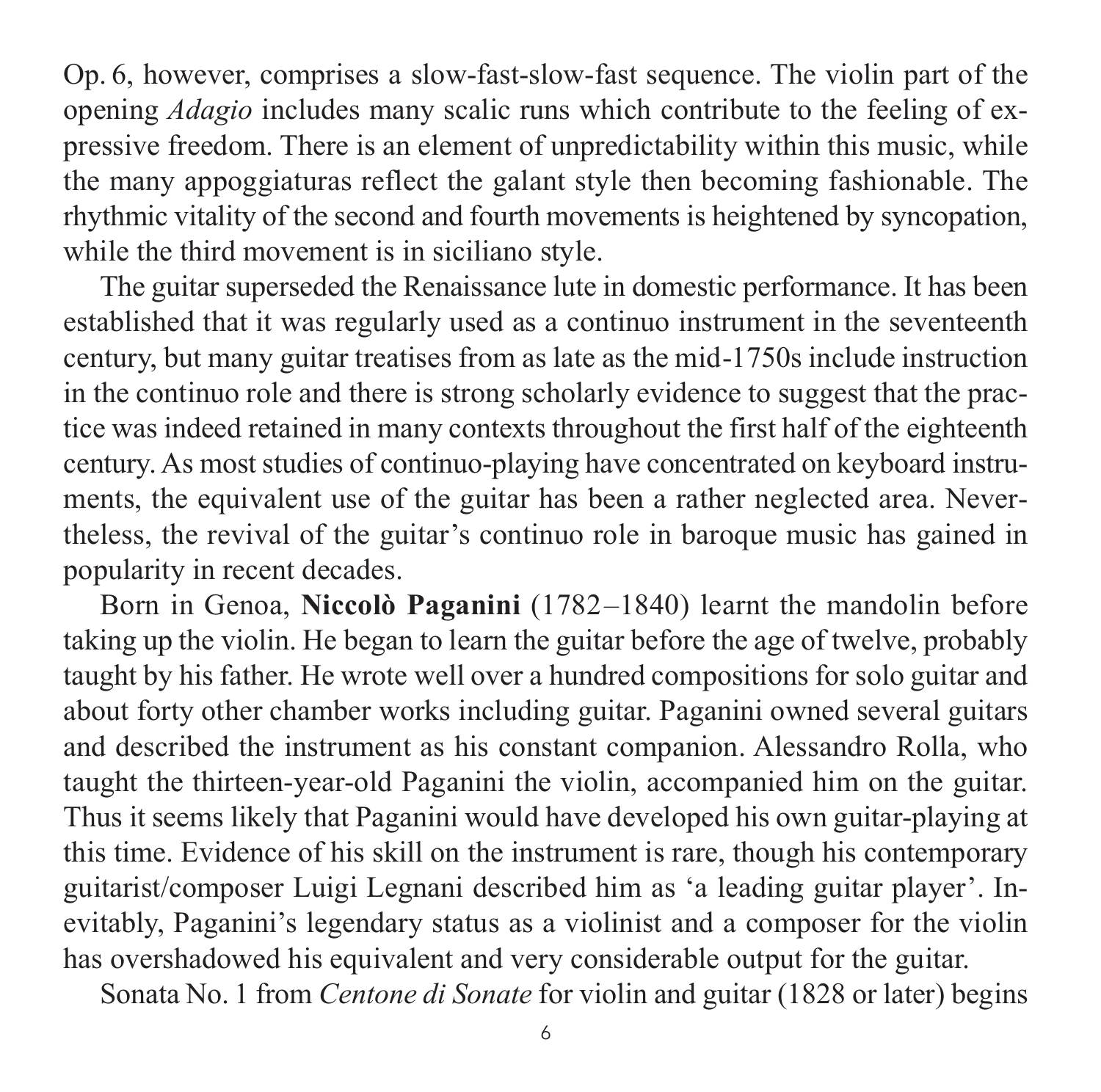with a declamatory theme, based on rhythmic flourishes and curiously anticipating the opening of Mahler's Fifth Symphony. The following *Allegro* is a march with a lyrical 'trio' section in the tonic major, before Paganini wittily recalls the opening flourishes for the flamboyant conclusion. The *Rondoncino*, including one minorkey episode, is amiable and undemanding.

The first of the Six Sonatas for violin and guitar, Op. 2 (1805–09), begins with a florid movement curiously entitled 'minuet'. The *bel canto* character and elegance of this writing should be enough to dispel the too common belief that Paganini was merely ostentatious – a flashy showman solely interested in technical wizardry. Just as Maria Callas transformed the public's perception of Donizetti and Bellini by investing the music of their operatic heroines with an extraordinary depth of char acterisation and artistry, a great violinist can similarly elevate Paganini's music. A brief polonaise concludes this A major Sonata.

The *Variazioni di bravura* for violin and guitar is a version of Paganini's 24th Caprice for solo violin – solo part unchanged, with the guitar providing simple accom paniment and two short linking passages. He composed his set of Caprices between 1802 and 1817.

For most of his life **Arcangelo Corelli** (1653–1713) lived in Rome in a congenial and secure atmosphere, in which the arts flourished with generous help from aristocratic patronage both lay and religious. He spent much of his time directing music-making in the homes of such figures as Queen Christina of Sweden and the Cardinals Pamphili and Ottoboni. In addition to his reputation as one of the greatest violinists of his day, he achieved remarkable popularity with his music. Indeed, many composers of different nationalities proudly proclaimed that they had taken Corelli's concertos as models. The last of his group of Twelve Sonatas, Op. 5, first published in 1700 and equally regarded as ideals of compositional purity, concludes with a set of twenty-four variations on *La Follia*, a selection from which is included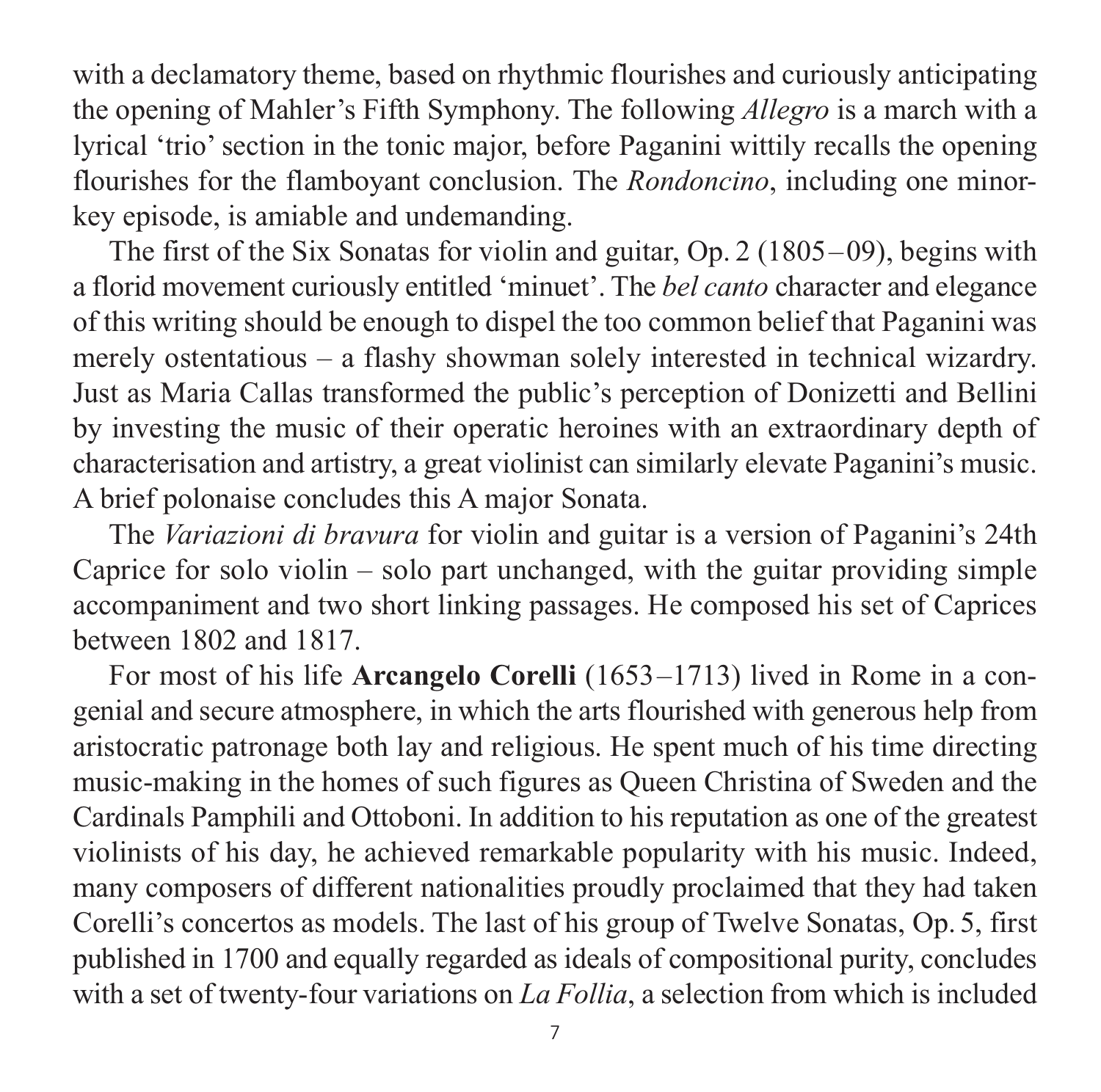here. The *La Follia* theme itself, used by more than fifty composers from Corelli to Henze as a basis for variations, is a dance of late fifteenth-century Portuguese origin. Corelli typically demonstrates his superb sense of balance and taste in the way he juxtaposes contrasting types of variation.

In **Paganini**'s Grand Sonata in A major for guitar and violin (1803–04) the expected roles are reversed. The violin plays such a subsidiary part that it is often omitted. Of the two movements recorded here, the Romance is attractive and touching, with some cadenza-like flourishes for the guitar. The six variations in the final movement are brilliant and inventive, a wonderful showpiece for the guitar.

Dating from 1829, Paganini's *Carnival of Venice*, Op. 10, is an extended set of extravagant variations on this celebrated Neapolitan folk-tune, some of outrageous, even devilish humour. No.IX suggests drunkenness or delirium, while the technical demands include rapid *pizzicato*, *sul ponticello* and use of the most astronomic register in Variation VII. On this disc we hear fifteen of the original twenty varia tions plus one devised by Karen Gomyo.

### © Philip Borg-Wheeler 2019 *© Philip Borg-Wheeler 2019*

**Karen Gomyo** performs with top orchestras around the world, including the New York Philharmonic, Chicago Symphony Orchestra, San Francisco Symphony, BBC Symphony Orchestra, Philharmonia Orchestra, Czech Philharmonic, Orchestre de la Suisse Romande, Orchestre Philharmonique de Radio France, Danish National Symphony Orchestra, WDR Symphony Orchestra Cologne, Deutsches Symphonie-Orchester Berlin, and the symphony orchestras of Toronto, Montreal, Melbourne, Sydney, New Zealand, Tokyo and Hong Kong.

An advocate of new music, Gomyo gave the North American première of Matthias Pintscher's Concerto No. 2 *Mar'eh* with the National Symphony Orch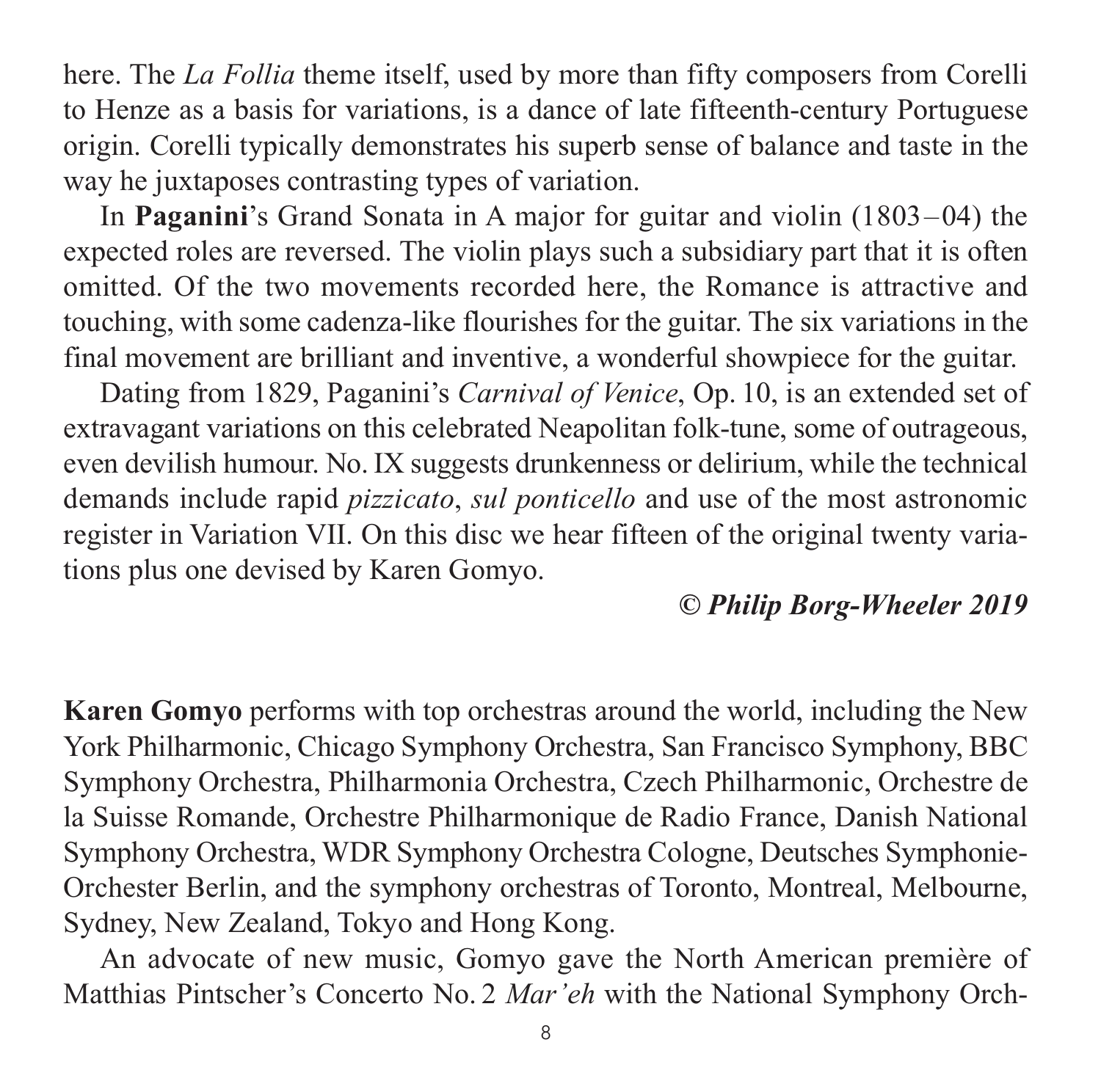estra of Washington D.C. under the baton of the composer. She subsequently premièred Samuel Adams' Chamber Concerto, a work written specifically for her, with the Chicago Symphony Orchestra and Esa-Pekka Salonen.

In chamber music, Gomyo has collaborated with such artists as the late Heinrich Schiff, mezzo-soprano Susan Graham, Leif Ove Andsnes, Olli Mustonen, James Ehnes, Daishin Kashimoto, Emmanuel Pahud, Inon Barnatan, Kathryn Stott, Christian Poltéra and Julian Steckel. She is also a champion of the Nuevo Tango music of Astor Piazzolla, and collaborates with Piazzolla's longtime pianist Pablo Ziegler and bandoneonist Hector Del Curto.

Karen Gomyo participated in a 2014 NHK-World documentary film about Antonio Stradivarius called *The Mysteries of the Supreme Violin*, in which she is violinist, guide, and narrator. She performs on the 1703 'Aurora' Stradivarius on loan from a private sponsor.

*[www.karengomyo.com](http://www.karengomyo.com)*

**Ismo Eskelinen** is acclaimed as one of the world's finest classical guitarists and has performed at venues such as the Berlin Philharmonie, Amsterdam Concertgebouw, the Royal Festival Hall in London and the Théâtre de la Monnaie in Brus sels. He regularly appears as soloist with orchestras including the Helsinki Philharmonic Orchestra, Finnish Radio Symphony Orchestra, Lapland Chamber Orchestra, BBC Symphony Orchestra and NWD Philharmonie, collaborating with conductors such as Sakari Oramo, Okko Kamu, John Storgårds, Miguel Harth-Bedoya and Ernest Martínez-Izquierdo.

A dedicated chamber musician, Eskelinen is a regular guest at major festivals worldwide. His repertoire spans from the sixteenth century to the present day and he has been equally acclaimed for his performances of Bach as for his premières of works written for him by composers such as Einojuhani Rautavaara, Aulis Salli -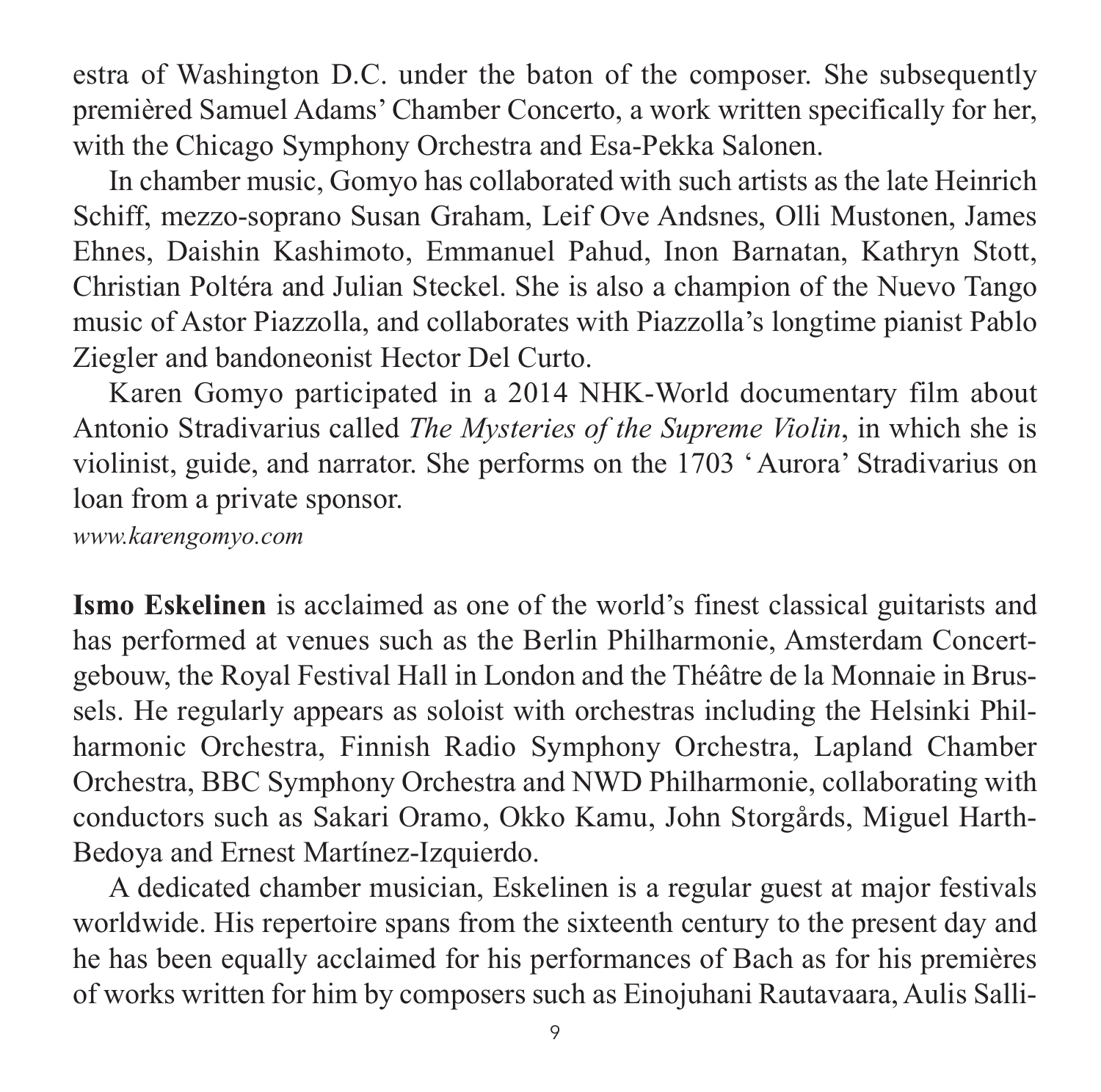nen, Kalevi Aho, Olli Mustonen and Sebastian Fagerlund. His recordings have won prizes and nominations, and on BIS he has previously appeared in Fagerlund's guitar concerto *Transit*, receiving critical acclaim for his performance: 'Ismo Eske linen plays *Transit* with remarkable virtuosity and apparently total conviction' (MusicWeb-International.com). Eskelinen teaches at the Sibelius Academy in Hel sinki and is artistic director of the Riihimäki summer concerts in Finland. *[www.ismoeskelinen.com](http://www.ismoeskelinen.com)*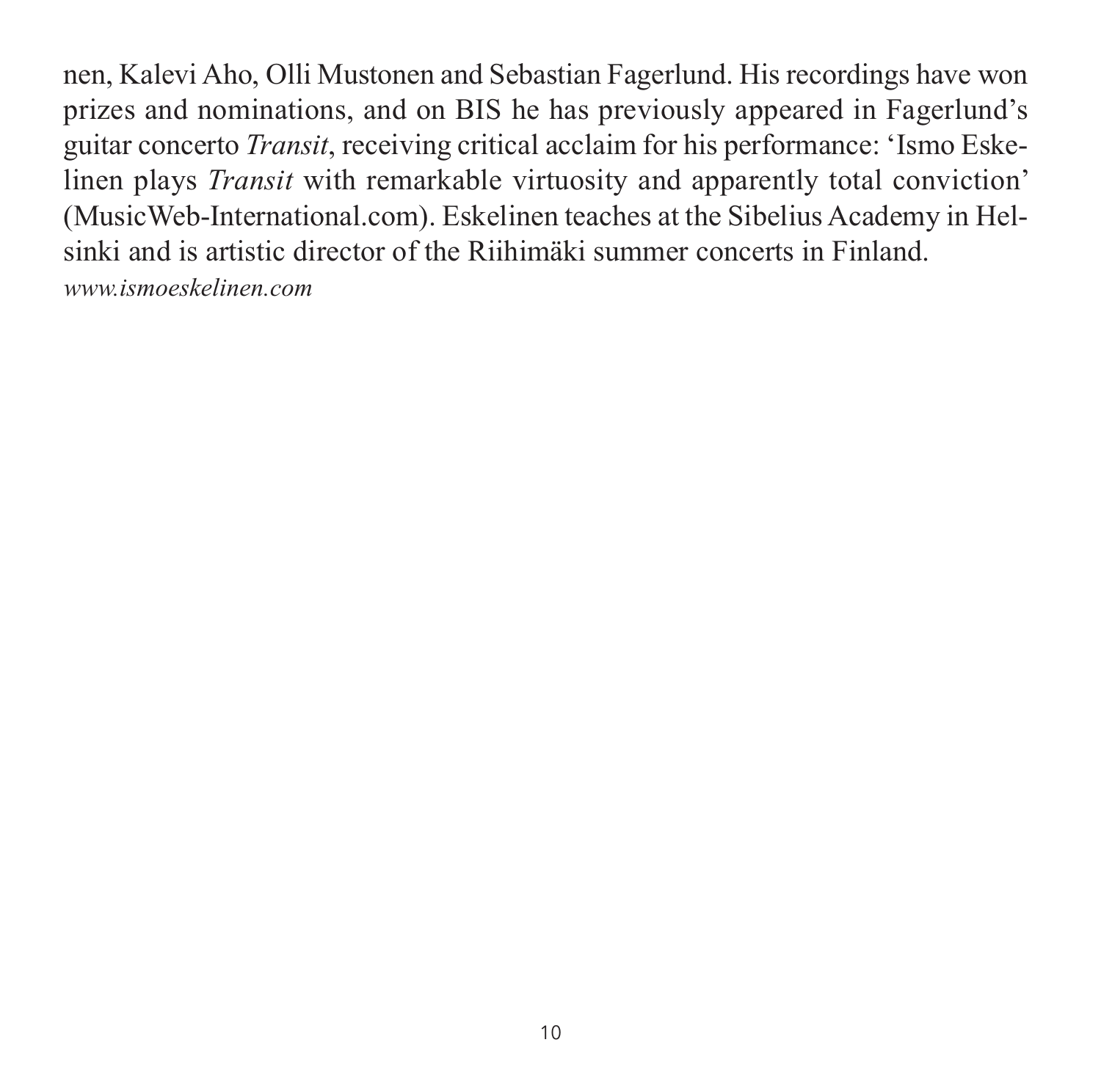**Antonio Vivaldi**s (1678–1741) Bekanntheit verdankt sich vor allem einigen<br>Violinkonzerten, von denen eine Handvoll (darunter die *Vier Jahreszeiten*)<br>größte Aufmerksamkeit erhält, während die meisten anderen vernach-<br>läss Violinkonzerten, von denen eine Handvoll (darunter die *Vier Jahreszeiten*) größte Aufmerksamkeit erhält, während die meisten anderen vernachlässigt werden. Er schrieb insgesamt weit über zweihundert Violinkonzerte und mehr als vierzig Violinsonaten. Die Sonaten op. 2 und op. 5 weisen einen eher mittleren Schwierigkeitsgrad auf, während seine posthum veröffentlichten Violinsonaten extrovertierter und virtuoser sind. Von den Zwölf Sonaten op. 2 aus dem Jahr 1709 stehen ungewöhnlicherweise sieben in Molltonarten. Die Sonate Nr. 2 A-Dur beginnt mit einem *Preludio e Capriccio*. Ihr anfänglicher, offenbar dem Ein gangssatz von Corellis Sonate op. 5 Nr. 1 nachgebildeter Wechsel von arpeggierten *Presto*-Figurationen und zwei kurzen *Adagio*-Kadenzen weicht einem *Presto* mit einem Continuopart aus durchgehenden Sechzehnteln. Der dritte Satz (*Adagio*) zeigt rezitativische Elemente; gegen Ende der abschließenden *Giga* versieht Vivaldi die melodische Linie mit durchweg verminderten Septimen.

Der in Bergamo geborene **Pietro Locatelli** (1695–1764) lebte von 1729 bis zu seinem Tod in Amsterdam. Er schlug die Laufbahn eines reisenden Virtuosen ein; seine Musik war von großem Einfluss auf die violinistische Spieltechnik. Den zeit genössischen Berichten nach zu urteilen, ist der Titel "Paganini des 18. Jahrhunderts" durchaus angemessen. Die Außensätze seiner zwölf Violinkonzerte op. 3 enthalten *Capricci* von extremer technischer Schwierigkeit, die für sein eigenes virtuoses Spiel geschrieben und *ad libitum* markiert sind, um diejenigen mit bescheideneren Fähigkeiten zu entschuldigen. Über diese *Capricci* gingen die Meinungen ebenso auseinander wie über viele andere Aspekte von Locatellis Musik und Spiel. Der niederländische Musiker Jacob Wilhelm Lustig beschrieb seinen Stil als "unerträglich für zarte Ohren", während Charles Burney meinte, seine Musik errege "mehr Erstaunen als Wohlgefallen". Gleichwohl ist offenkundig, dass Locatelli die Ent wicklung des Virtuosenkonzerts im 19. Jahrhundert – man denke an Paganini,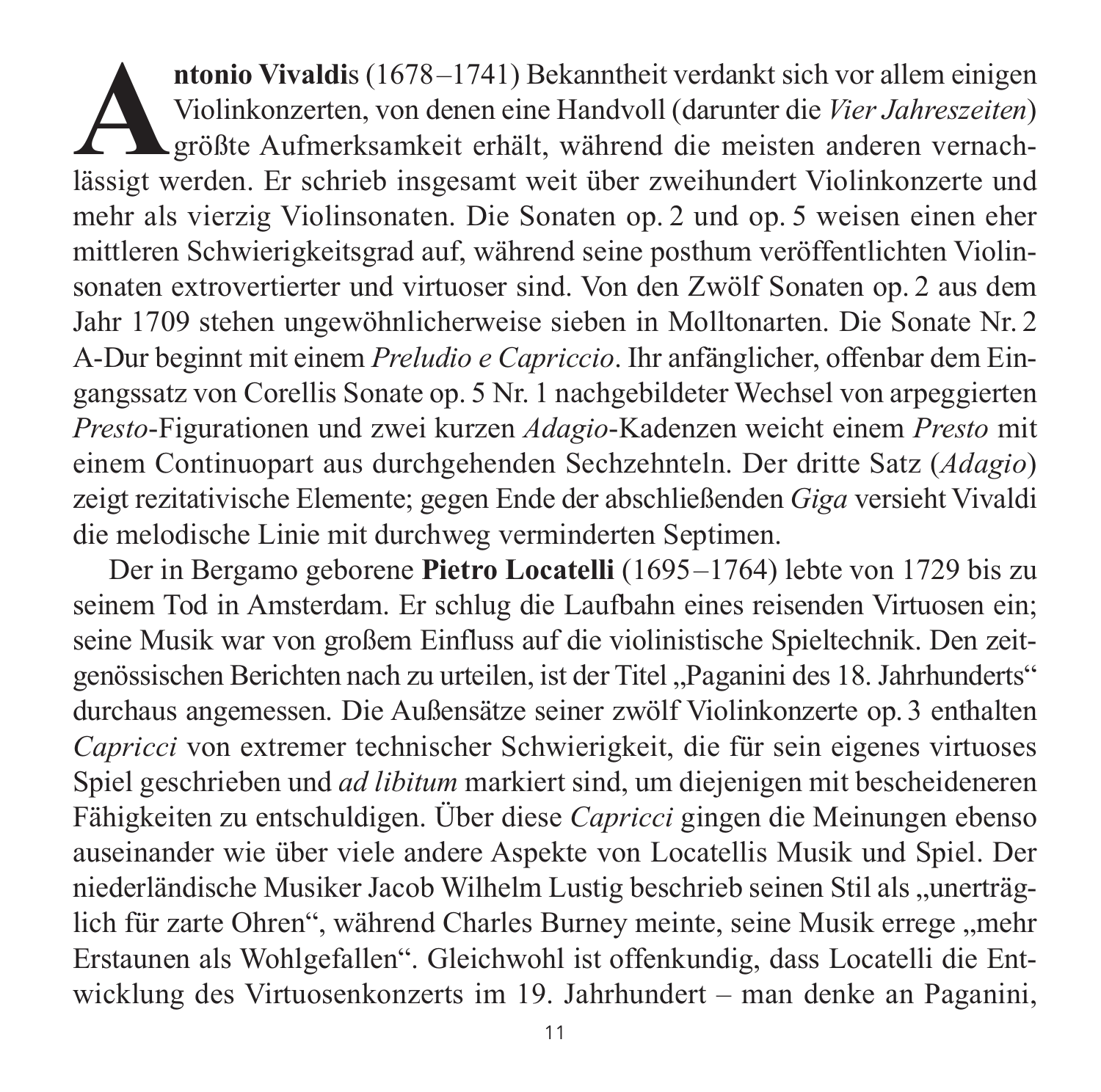Wieniawski, Vieuxtemps und andere – vorwegnahm. In seinen 1737 veröffentlichten 12 Sonaten op. 6 weicht Locatelli von Corellis Modell ab und legt stattdessen zumeist dreisätzige Formen zugrunde. Die letzte Sonate aus Opus 6 weist jedoch die viersätzige Abfolge langsam-schnell-langsam-schnell auf. Der Violinpart des eröff nenden *Adagio* trägt mit seinen zahlreichen Skalenläufen zum Eindruck expressiver Freiheit bei. Diese Musik hat etwas Unvorhersehbares an sich, während die vielen Vorschlagsfiguren auf den damals in Mode kommenden galanten Stil verweisen. Die rhythmische Vitalität des zweiten und des vierten Satzes wird durch Synko pierung verstärkt, während der dritte Satz dem Siciliano-Stil huldigt.

Die Gitarre löste die Renaissancelaute in der Hausmusik ab. Es gilt als gesichert, dass sie im 17. Jahrhundert regelmäßig als Generalbassinstrument zum Einsatz kam, doch noch Mitte der 1750er Jahre enthalten viele Gitarrenschulen Anweisungen zur Ausgestaltung des Continuoparts, und es gibt wissenschaftlich belastbare Belege dafür, dass diese Praxis in der ersten Hälfte des 18. Jahrhunderts in vielen Kontexten beibehalten wurde. Da sich die meisten Untersuchungen zum Generalbass auf Tasteninstrumente konzentriert haben, stellt der gleichwertige Ge brauch der Gitarre einen eher vernachlässigten Bereich dar. Dennoch hat die Wieder belebung der Generalbassfunktion der Gitarre in der Barockmusik in den letzten Jahrzehnten an Popularität gewonnen.

Der in Genua geborene **Niccolò Paganini** (1782–1840) lernte Mandoline, bevor er zur Violine wechselte. Gitarrenunterricht erhielt er – vermutlich von seinem Vater –, noch bevor er zwölf Jahre alt war. Er schrieb weit über hundert Kompositionen für Gitarre solo und etwa vierzig weitere Kammermusikwerke mit Gitarre. Paganini besaß mehrere Gitarren und bezeichnete das Instrument als seinen ständigen Be gleiter. Alessandro Rolla, der dem dreizehnjährigen Paganini Violinunterricht gab, begleitete ihn auf der Gitarre. So erscheint es plausibel, dass Paganini zu dieser Zeit auch sein eigenes Gitarrenspiel vervollkommnet hat. Belege für seine Fähig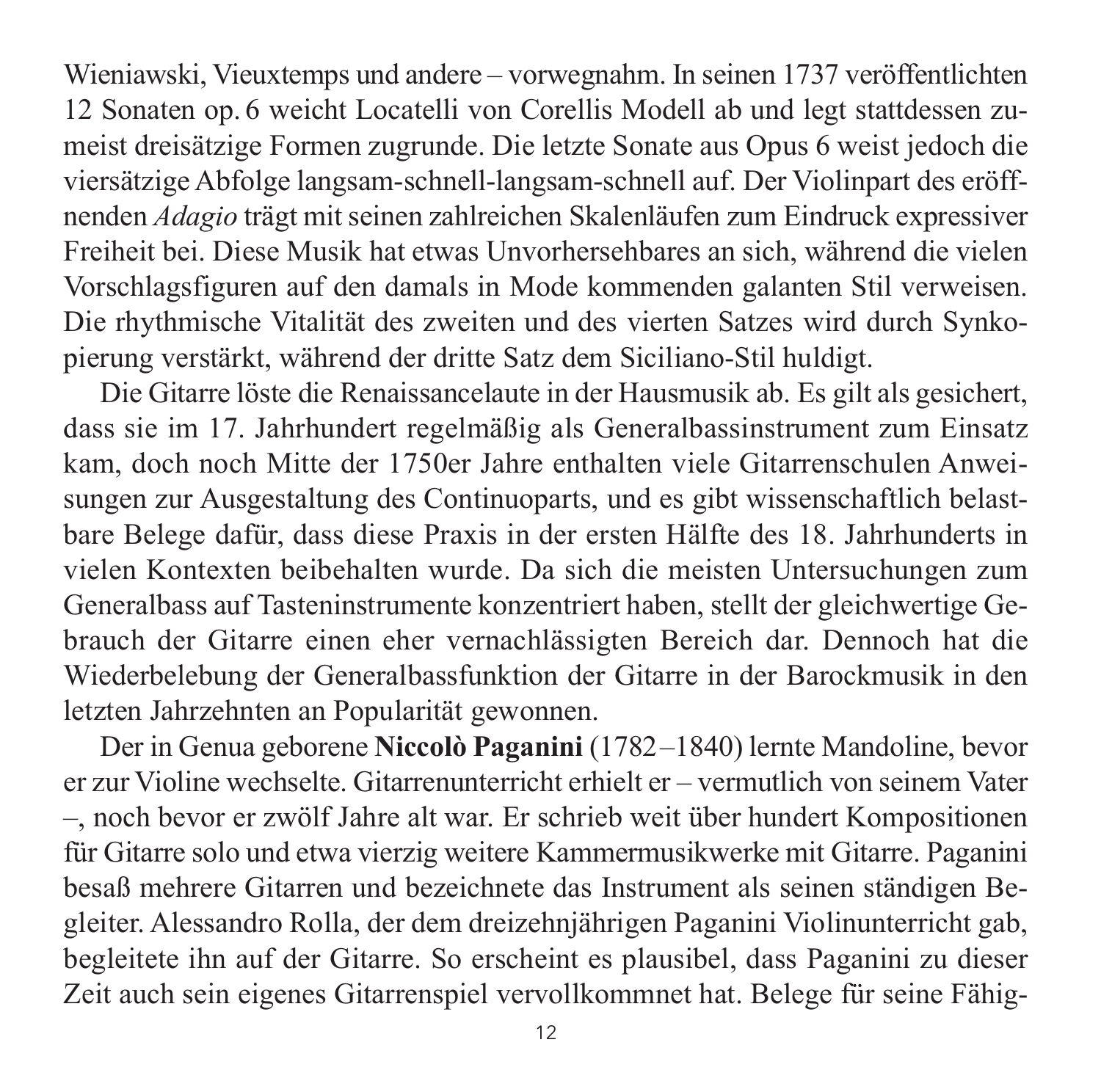keiten auf dem Instrument sind rar, obwohl der zeitgenössische Gitarrist und Komponist Luigi Legnani ihn "einen führenden Gitarristen" nannte. Unweigerlich hat Paganinis legendärer Rang als Violinist und Komponist für Violine sein gleich wertiges und sehr beachtliches Schaffen für die Gitarre in den Schatten gestellt.

Die Sonate Nr. 1 aus *Centone di Sonate* für Violine und Gitarre (1828 oder später) beginnt mit einem deklamatorischen Thema, das auf rhythmischen Figuren basiert und eigenartigerweise auf den Beginn von Mahlers Fünfter Symphonie vorausweist. Das darauffolgende *Allegro* ist ein Marsch mit einem lyrischen "Trio" in der Dur-Tonika; vor dem überbordenden Schluss erinnert Paganini geistreich an die rhythmischen Figuren zu Beginn. Das *Rondoncino* samt kurzer Moll-Episode ist freundlich und anspruchslos.

Die erste der Sechs Sonaten für Violine und Gitarre op. 2 (1805–09), beginnt mit einem kunstvollen, seltsamerweise als "Minuet" bezeichneten Satz. Der Belcanto-Charakter und die Eleganz der Faktur sollten hinreichen, den allzu verbreiteten Glauben zu zerstreuen, Paganini sei ein bloßer Prahler – ein halbseidener, nur an technischen Kunststücken interessierter Showman. So wie Maria Callas die Wahrnehmung von Donizetti und Bellini in der Öffentlichkeit verändert hat, indem sie ihre Opernheldinnen mit außergewöhnlicher Charaktertiefe und Kunstfertigkeit gestaltete, kann ein großer Violinist auch die Musik von Paganini intensivieren. Eine kurze Polonaise beschließt diese A-Dur-Sonate.

Die *Variazioni di bravura* für Violine und Gitarre sind eine Version von Paganinis Caprice Nr. 24 für Violine solo: Der Solopart ist unverändert, die Gitarre liefert eine einfache Begleitung und zwei kurze Überleitungen. Paganini komponierte seine Caprices zwischen 1802 und 1817.

**Arcangelo Corelli** (1653–1713) lebte die meiste Zeit seines Lebens in Rom in einem wohlwollenden, sicheren Umfeld, in dem die Künste dank der generösen Unterstützung durch aristokratische Mäzene weltlicher wie geistlicher Provenienz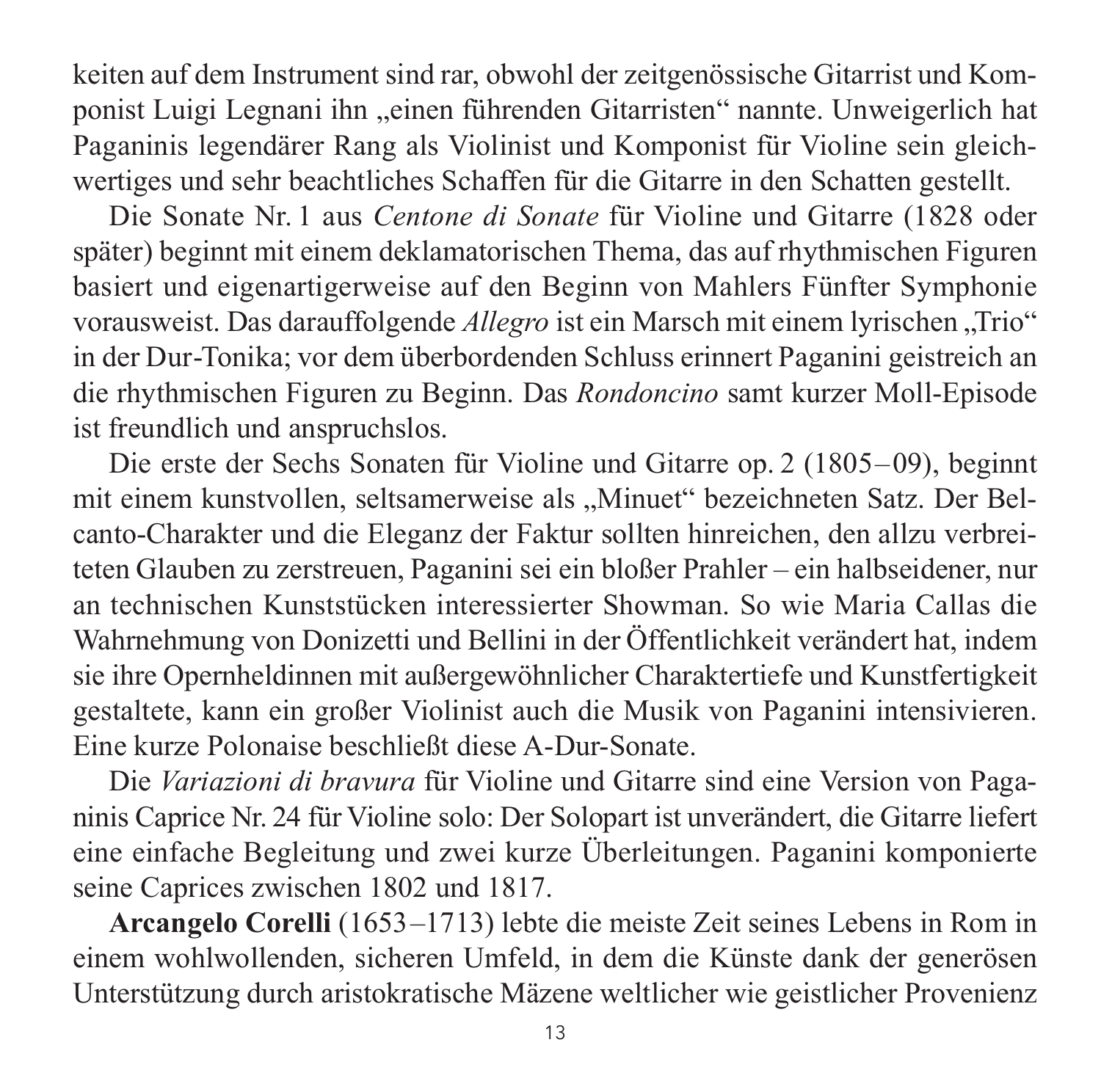blühten. Einen Großteil seiner Zeit stand er als Kapellmeister im Dienst von Per sön lichkeiten wie Königin Christina von Schweden und den Kardinälen Pamphili und Ottoboni. Er galt als einer der größten Violinisten seiner Zeit und erreichte bemerkenswerte Popularität mit seiner Musik. Tatsächlich bekannten viele Kompo nisten unterschiedlicher Nationalitäten stolz, Corellis Konzerte hätten ihnen als Vorbilder gedient. Die letzte seiner Zwölf Sonaten op. 5, die erstmals 1700 ver öffent licht und ebenfalls als Ideale kompositorischer Reinheit angesehen wurden, schließt mit einer Folge von 24 Variationen über *La Follia*, von denen hier eine Aus wahl aufgenommen wurde. Das *La Follia*-Thema selbst, das von Corelli bis Henze mehr als fünfzig Komponisten als Grundlage für Variationen nutzten, ist ein Tanz portugiesischer Herkunft aus dem späten 15. Jahrhundert. In der Art und Weise, wie er kontrastierende Variationen gegenüberstellt, zeigt Corelli seinen aus geprägt großartigen Sinn für Balance und Geschmack.

In **Paganini**s Grand Sonata A-Dur für Gitarre und Violine (1803/04) wird die erwartete Rollenverteilung vertauscht: Die Violine spielt eine derart untergeordnete Rolle, dass sie oft gänzlich schweigt. Zwei Sätze dieser Sonate wurden hier ein ge spielt: Die reizvolle, berührende Romanze, die einige kadenzartige Wendungen für die Gitarre enthält, und der Schlusssatz, dessen sechs Variationen so brillant wie originell sind – ein wunderbares Kabinettstück für die Gitarre.

Paganinis *Karneval von Venedig* op. 10 aus dem Jahr 1829 ist eine ausgedehnte Folge extravaganter Variationen über dieses berühmte neapolitanische Volkslied, von denen einige einen unerhörten, ja diabolischen Humor an den Tag legen. Nr.IX lässt an Trunkenheit oder Delirium denken; zu den technischen Anforderungen gehören schnelles Pizzicato, *sul ponticello*-Spiel und die Verwendung eines nachgerade astronomischen Registers in Variante VII. Die vorliegende Einspielung enthält fünfzehn der insgesamt zwanzig Variationen sowie eine von Karen Gomyo komponierte.

*© Philip Borg-Wheeler 2019*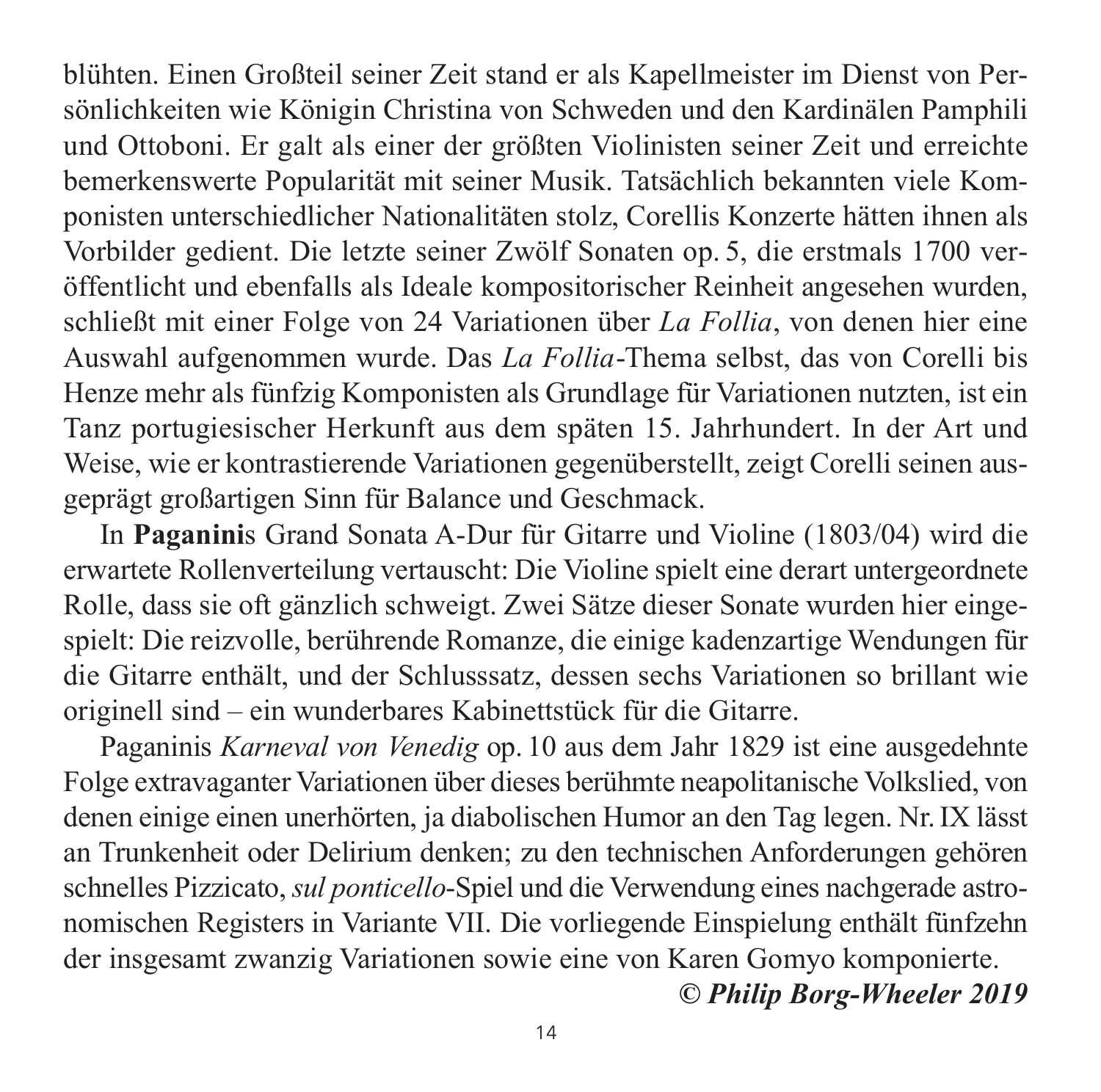**Karen Gomyo** wurde in Tokio geboren, wuchs in Montréal auf und begann ihre musi kalische Karriere in New York. Regelmäßig tritt sie auf der ganzen Welt mit renommiertesten Orchestern auf, darunter das BBC Symphony Orchestra, das Phil har monia Orchestra, das Orchestre de la Suisse Romande, das Orchestre Philharmonique de Radio France, das Danish National Symphony Orchestra, das WDR Sin fonieorchester Köln, das Deutsche Symphonie-Orchester Berlin, die Tschechi sche Philharmonie, die New Yorker Philharmoniker und die Symphonieorchester von Chicago, San Francisco, St. Louis, Cleveland, Toronto, Montreal, Melbourne, Sydney, Neuseeland und Hongkong.

Karen Gomyo engagiert sich sehr für zeitgenössische Werke. Sie spielte die nord amerikanische Erstaufführung von Matthias Pintschers Konzert Nr. 2 *Mar'eh* mit dem National Symphony Orchestra of Washington D.C. unter der Leitung des Komponisten; es folgte die Uraufführung von Samuel Adams' speziell für sie komponiertem Chamber Concerto mit dem Chicago Symphony Orchestra unter Esa-Pekka Salonen.

Auf dem Gebiet der Kammermusik arbeitet Karen Gomyo mit Künstlern wie Heinrich Schiff, der Mezzosopranistin Susan Graham, Leif Ove Andsnes, Olli Mus tonen, James Ehnes, Daishin Kashimoto, Emmanuel Pahud, Inon Barnatan, Kathryn Stott, Christian Poltéra und Julian Steckel zusammen. Sie ist eine große Anhängerin von Astor Piazzollas "Nuevo Tango" und musiziert in Projekten mit Piazzollas langjährigem Pianisten Pablo Ziegler und dem Bandoneonisten Hector Del Curto. Karen Gomyo spielt die "Aurora"- Stradivari aus dem Jahr 1703. *[www.karengomyo.com](http://www.karengomyo.com)*

**Ismo Eskelinen** gilt als einer der besten klassischen Gitarristen der Welt. Er ist in Konzertsälen wie der Berliner Philharmonie, dem Concertgebouw Amsterdam, der Royal Festival Hall in London und dem Théâtre de la Monnaie in Brüssel aufge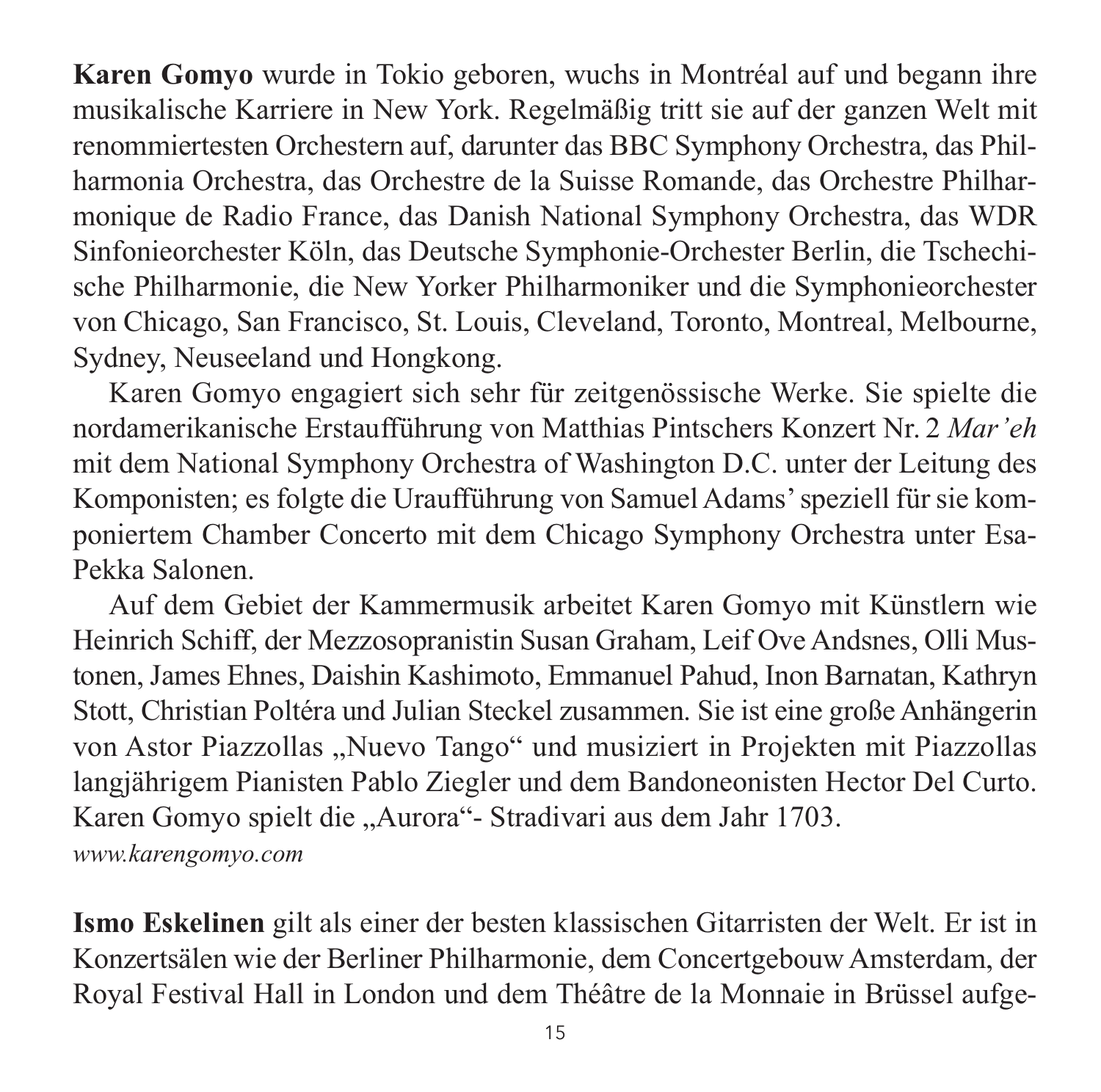treten. Regelmäßig konzertiert er als Solist mit Orchestern wie dem Helsinki Phil harmonic Orchestra, dem Finnischen Radio-Symphonieorchester, dem Lappland Chamber Orchestra, dem BBC Symphony Orchestra und der Nordwestdeutschen Philharmonie; dabei arbeitet er u.a. mit Dirigenten wie Sakari Oramo, Okko Kamu, John Storgårds, Miguel Harth-Bedoya und Ernest Martínez-Izquierdo zusammen.

Als leidenschaftlicher Kammermusiker ist Eskelinen regelmäßiger Gast bei großen Festivals in aller Welt. Sein Repertoire reicht vom 16. Jahrhundert bis in die Gegenwart, und er wurde gleichermaßen für seine Interpretationen der Musik von Bach gerühmt wie für seine Uraufführungen von Werken, die Komponisten wie Einojuhani Rautavaara, Aulis Sallinen, Kalevi Aho, Olli Mustonen und Sebas tian Fagerlund für ihn geschrieben haben. Seine Aufnahmen wurden mit Preisen und Nominierungen ausgezeichnet; bei BIS war er in Fagerlunds Gitarrenkonzert *Transit* zu hören und erhielt dafür großes Lob der Kritik: "Ismo Eskelinen meistert den Solopart von *Transit* mit bewundernswerter Souveränität." (*Klassik-Heute.de*) Ismo Eskelinen lehrt an der Sibelius-Akademie in Helsinki und ist Künst lerischer Leiter der Riihimäki-Sommerkonzerte in Finnland.

*[www.ismoeskelinen.com](http://www.ismoeskelinen.com)*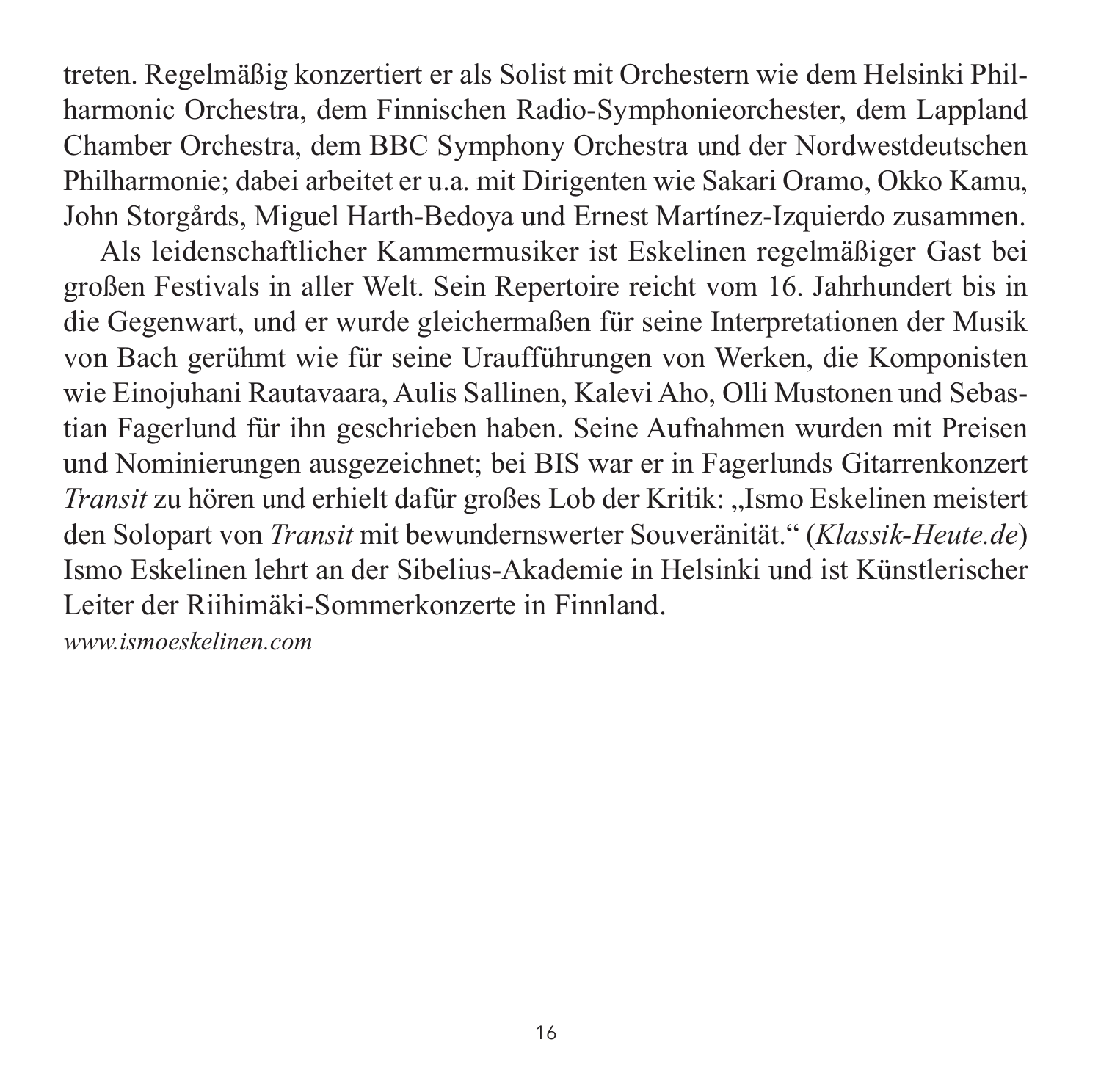**Antonio Vivaldi** (1678–1741) est bien connu pour certains de ses concertos pour violon dont une poignée (dont *Les Quatre Saisons*) sont surexposés tandis que la plupart sont négligés. Il en écrivit plus de deux cents en pour violon dont une poignée (dont *Les Quatre Saisons*) sont surexposés tandis que la plupart sont négligés. Il en écrivit plus de deux cents en tout, tout en composant aussi plus de quarante sonates pour violon. Celles publiées comme les opus 2 et 5 sont d'une difficulté très modérée tandis que ses sonates pour violon publiées posthumes sont plus extraverties et virtuoses. Les Douze Sonates op. 2 datant de 1709 en incluent habituellement sept en tonalités mineures. La 2<sup>e</sup> en la majeur commence avec un *Preludio e Capriccio*. L'alternance initiale d'arpèges *Presto* et de deux brefs *Adagios* cadencés, apparemment sortis du même moule dans le premier mouvement de la Sonate op. 5 no 1 de Corelli, fait place à un *Presto* avec un continuo de doubles croches ininterrompues. Le troisième mouve ment *Adagio* comprend des éléments de récitatif et, vers la fin de la *Giga* finale, Vivaldi modifie la mélodie avec de persistantes septièmes abaissées.

Né à Bergamo, **Pietro Locatelli** (1695–1764) vécut à Amsterdam de 1729 jusqu'à sa mort. Il choisit une carrière de virtuose voyageur tandis que sa musique devenait une influence majeure en technique de violon. À en juger par les comptes rendus de l'époque, la description de «Paganini du 18<sup>e</sup> siècle» lui convient bien. Les mouvements extérieurs de ses douze Concertos pour violon op. 2 renferment des *Capricci* d'une difficulté technique extrême, écrits pour ses propres exécutions virtuoses et marqués *ad libitum* pour excuser les violonistes à l'habileté plus modérée. Ces *Capricci* divisèrent l'opinion, comme le firent plusieurs aspects des com positions et des exécutions de Locatelli. L'écrivain hollandais Jacob Wilhelm Lustig décrivit son style comme «intolérable pour les oreilles délicates» tandis que Charles Burney écrivit au sujet de sa musique : « excite plus de surprise que de plaisir». Quoi qu'il en soit, il est clair que Locatelli devançait le développement des concertos virtuoses du 19e siècle tels que composés par Paganini, Wieniawski, Vieuxtemps et autres. Dans ses 12 Sonates op. 6 (publiées en 1737), Locatelli dé -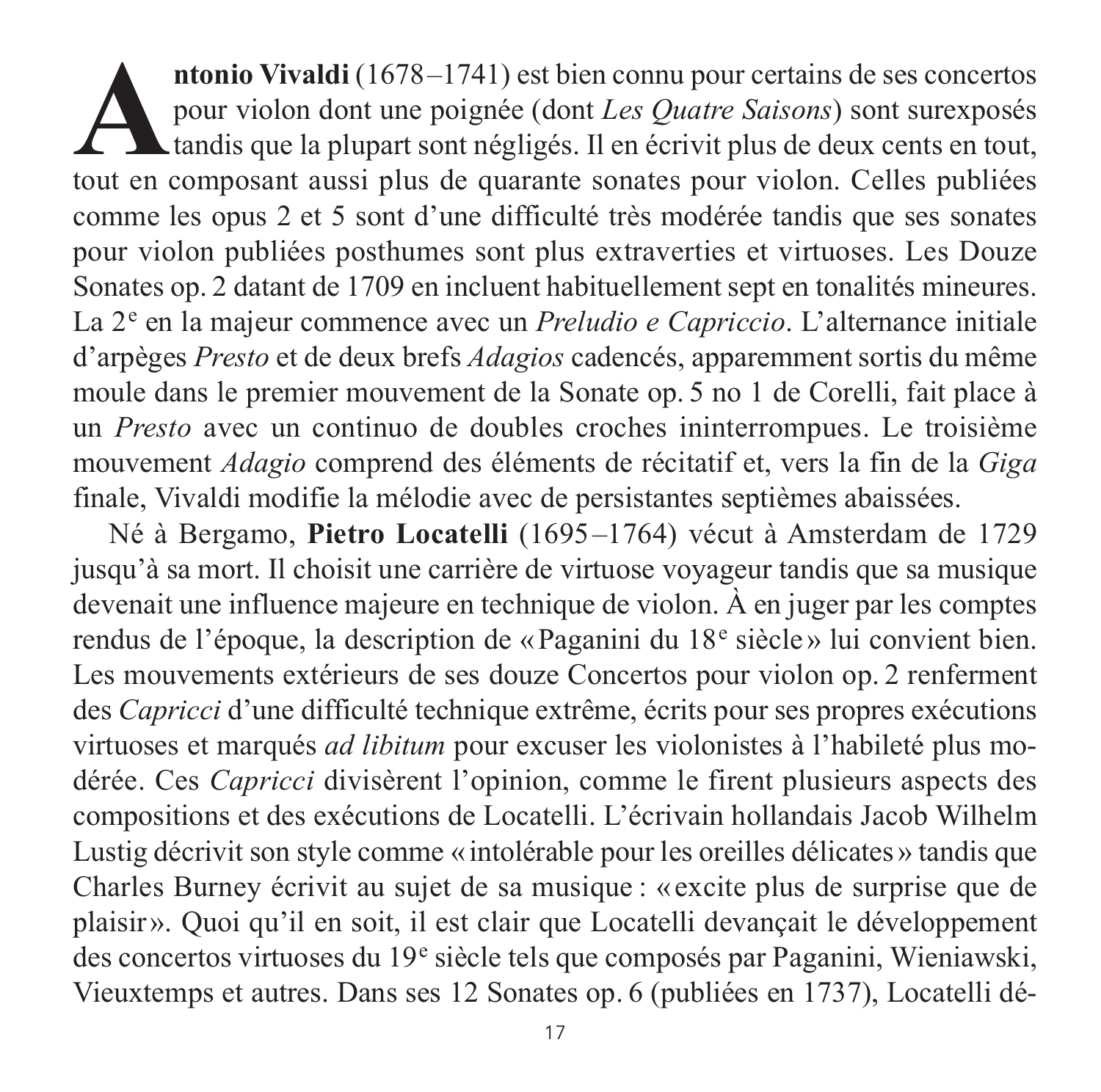roge du modèle de Corelli, adoptant, dans la plupart des cas, une structure en trois mouvements. La partie de violon de l'*Adagio* d'ouverture inclut des passages gammés qui contribuent à une sensation de liberté d'expression. Cette musique renferme un élément d'imprévisibilité tandis que les nombreuses appoggiatures reflètent le style galant devenu alors à la mode. La vitalité rythmique des second et quatrième mouvements est relevée par des syncopes tandis que le troisième mouve ment est en style de sicilienne.

La guitare a remplacé le luth de la Renaissance en musique domestique. On a soutenu qu'elle était régulièrement utilisée comme instrument de continuo au 17<sup>e</sup> siècle mais plusieurs traités de guitare jusqu'au milieu des années 1750 comprennent des instructions pour le rôle du continuo et il se trouve une forte évidence approfondie suggérant que cette pratique était vraiment gardée dans plusieurs con textes tout le long de la première moitié du 18<sup>e</sup> siècle. Comme la plupart des études sur le continuo ont été concentrées sur les instruments à clavier, l'emploi équivalent de la guitare a été un domaine plutôt négligé. La renaissance du rôle de continuo de la guitare en musique baroque a cependant gagné en popularité ces dernières décennies.

Né à Gênes, **Niccolò Paganini** (1782–1840) apprit la mandoline avant de se mettre au violon. Il a commencé à travailler la guitare avant l'âge de douze ans, pro bablement avec son père. Il écrivit plus d'une centaine de compositions pour guitare solo et environ quarante autres œuvres de chambre incluant la guitare. Paga nini possédait plusieurs guitares et décrivit l'instrument comme son compagnon constant. Alessandro Rolla, qui enseigna le violon à un Paganini de treize ans, l'ac com pagnait à la guitare. C'est ainsi qu'il semble probable que Paganini ait déve loppé son propre jeu à la guitare à ce moment-là. Les preuves de son habileté à l'instrument sont rares quoique le guitariste / compositeur contemporain Luigi Legnani l'eût décrit comme «un guitariste de premier plan». Le statut légendaire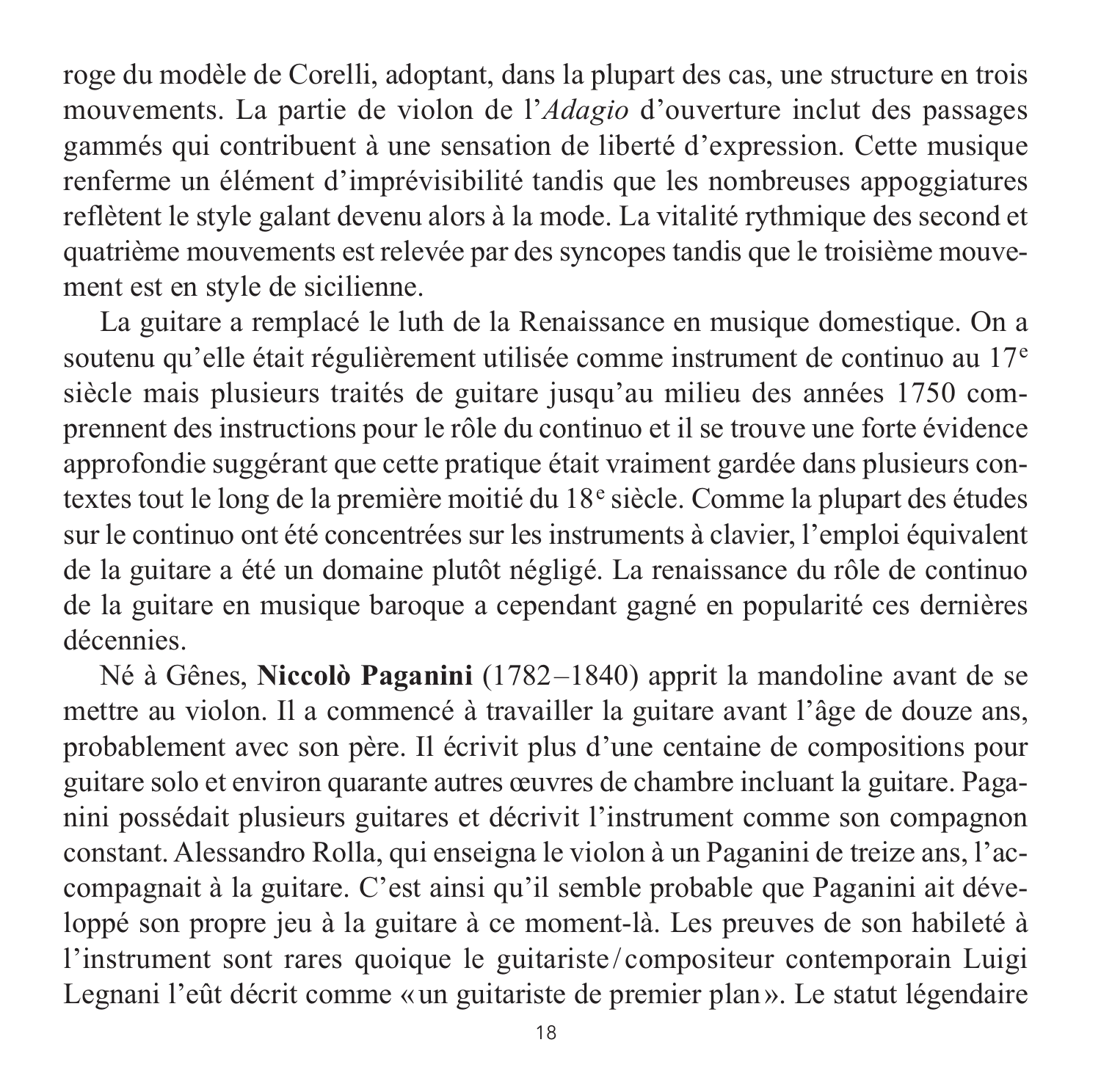de Paganini comme violoniste et compositeur pour le violon a inévitablement éclipsé sa production équivalente et très considérable pour la guitare.

La Sonate no 1 tirée de *Centone di Sonate* pour violon et guitare (1828 ou plus tard) commence avec un thème déclamatoire basé sur des fioritures rythmiques qui anticipent curieusement le début de la Symphonie no 5 de Mahler. L'*Allegro* suivant est une marche avec un « trio» lyrique dans la tonalité majeure, avant que Paganini ne rappelle avec beaucoup d'esprit les fioritures du début pour une conclusion flamboyante. Le *Rondoncino*, incluant un épisode en tonalité mineure, est aimable et peu exigeant.

La première des Six Sonates pour violon et guitare op. 2 (1805–09) commence avec un mouvement orné intitulé singulièrement «menuet ». Le caractère de *bel canto* et l'élégance de cette écriture devraient suffire pour dissiper la conviction trop courante que Paganini n'était qu'ostentatoire – un virtuose tape-à-l'œil qui ne s'intéressait qu'à la sorcellerie technique. Tout comme Maria Callas transforma la perception du public de Donizetti et Bellini en investissant dans la musique de leurs héroïnes d'opéra avec une profondeur extraordinaire de caractérisation et de talent artistique, un grand violoniste peut de même élever la musique de Paganini. Une brève polonaise termine cette Sonate en la majeur.

*Variazioni di bravura* pour violon et guitare est une version du 24e Caprice de Paganini pour violon solo – la partie solo est inchangée, la guitare fournit un accom pagnement simple et deux brefs passages de raccordement. Il composa sa série de Caprices entre 1802 et 1817.

**Arcangelo Corelli** (1653–1713) vécut la majeure partie de sa vie à Rome dans une atmosphère agréable et sécurisée où les arts florissaient avec l'aide généreuse d'un patronage séculier et religieux. Il passa beaucoup de temps à diriger la musique dans les résidences de la reine Christina de Suède et les cardinaux Pamphili et Otto boni. Outre sa réputation d'un des meilleurs violonistes de son temps, il acquit une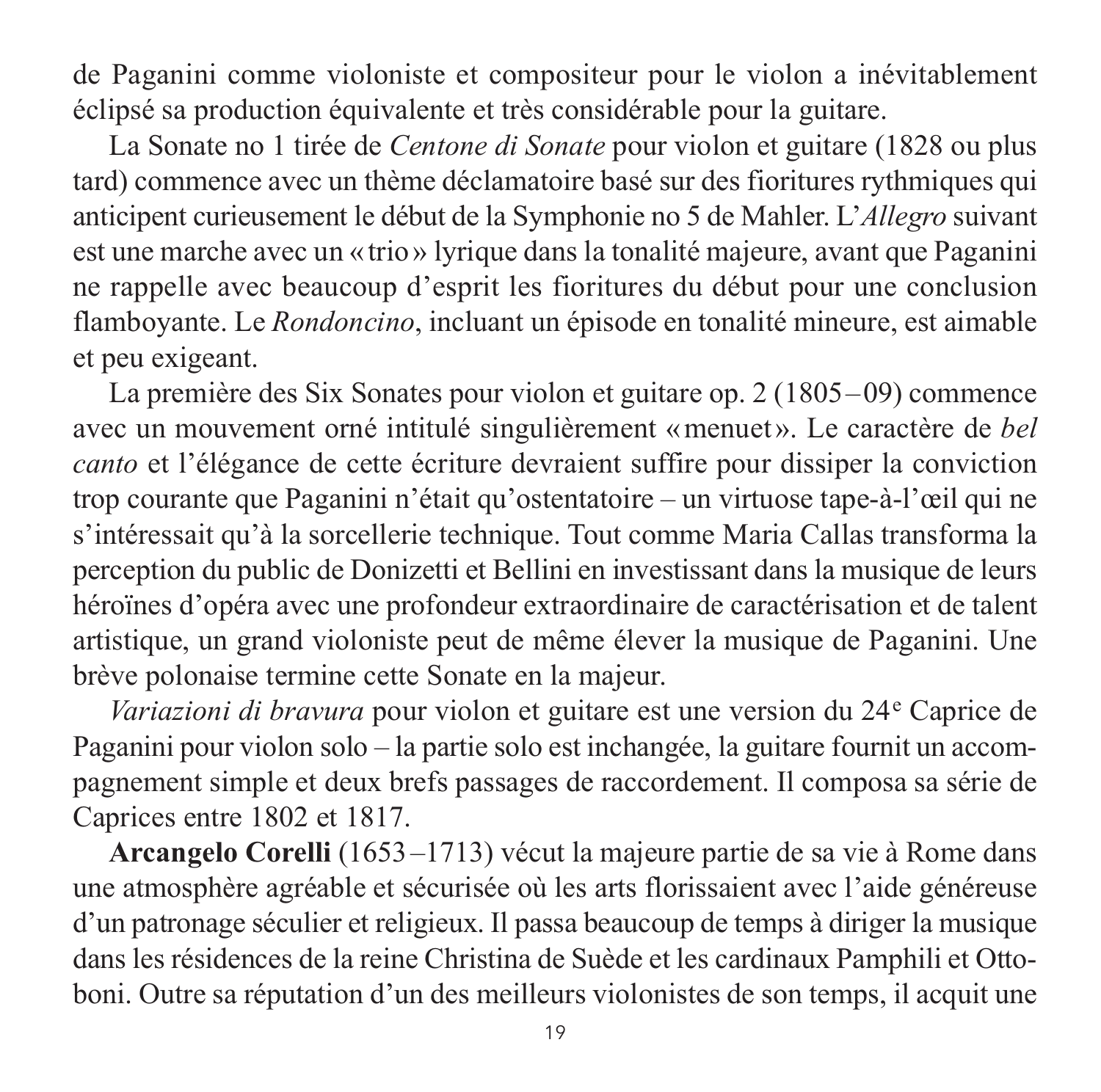popularité remarquable avec sa musique. En effet, plusieurs compositeurs de di verses nationalités déclaraient avec fierté qu'ils avaient pris les concertos de Corelli comme modèles. La dernière de son groupe de Douze Sonates op. 5, publiées pour la première fois en 1700 et également considérées comme des idéaux de pureté de composition, se termine avec une série de vingt-quatre variations sur *La Follia* dont un choix est inclus ici. Le thème même de *La Follia*, utilisé par plus de cinquante compositeurs de Corelli à Henze comme base pour des variations, est une danse d'origine portugaise de la fin du 15<sup>e</sup> siècle. Corelli fait preuve typique de son sens superbe de l'équilibre et de bon goût par la manière dont il juxtapose des types de variations contrastantes.

Dans la Grande Sonate en la majeur pour guitare et violon (1803–04) de Paganini, les rôles attendus sont inversés. Le violon joue une partie subsidiaire qui est souvent omise. Des deux mouvements enregistrés ici, la Romance est attrayante et touchante, comportant certaines fioritures cadencées pour la guitare. Les six variations dans le mouvement final sont brillantes et ingénieuses, un joyau pour la guitare.

Daté de 1829, *Carnaval de Venise* op. 10 de Paganini est une longue série de variations extravagantes sur ce célèbre air populaire napolitain, certaines d'un humour scandaleux, diabolique même. La 9<sup>e</sup> suggère l'ivresse ou le délire, tandis que les demandes techniques incluent un *pizzicato* rapide, *sul ponticello* et l'emploi du registre le plus astronomique dans la 7<sup>e</sup> variation. Ce disque présente quinze des vingt variations originales ainsi qu'une autre conçue par Karen Gomyo.

# *© Philip Borg-Wheeler 2019*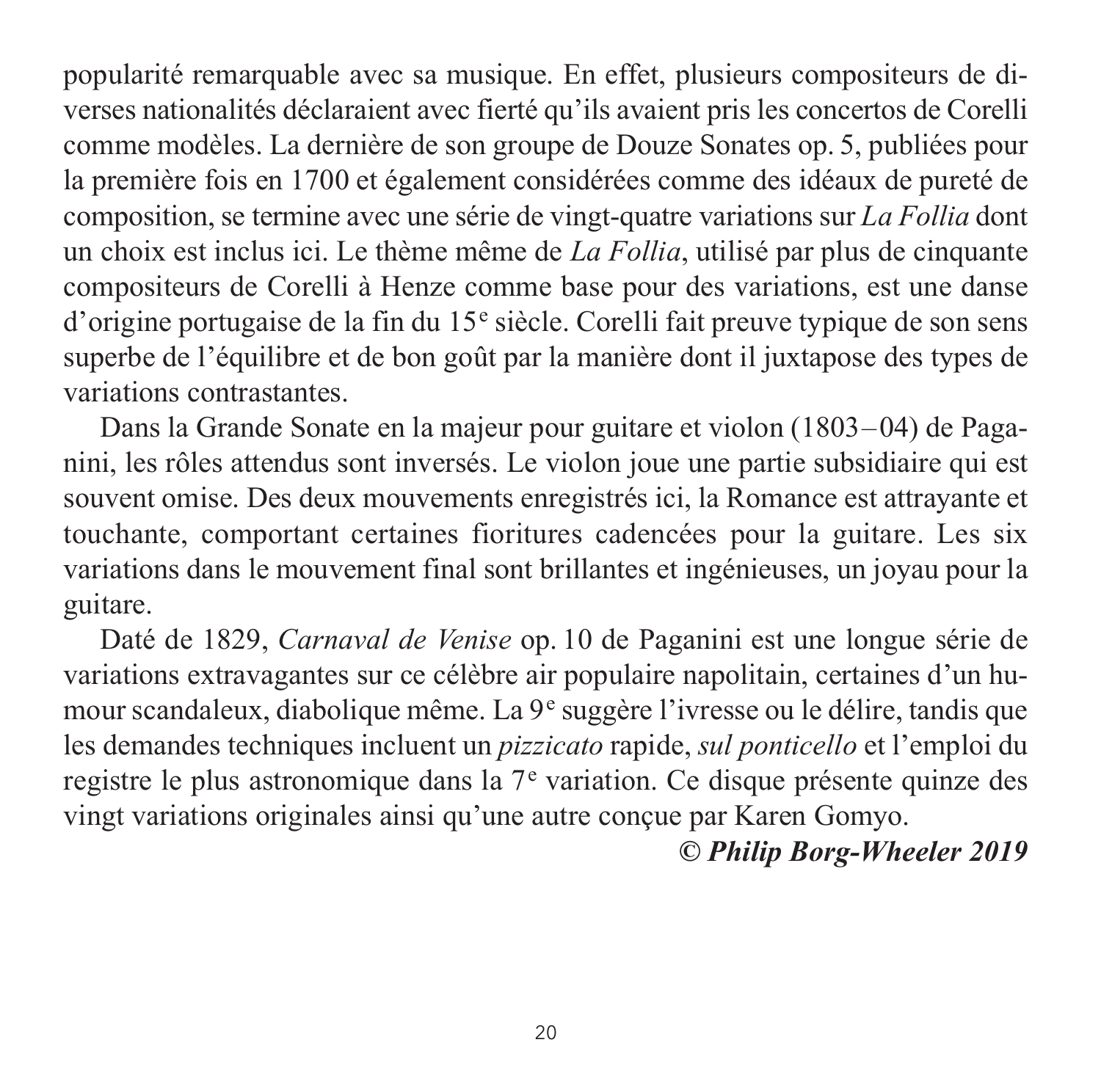Née à Tokyo, **Karen Gomyo** a grandi à Montréal et a entrepris sa carrière musicale à New York. Elle joue régulièrement avec de grands orchestres partout au monde dont l'Orchestre symphonique de la BBC, l'Orchestre Philharmonia, l'Orchestre de la Suisse Romande, l'Orchestre philharmonique de Radio France, l'Orchestre symphonique national du Danemark, l'Orchestre symphonique du WDR de Cologne, Deutsches Symphonie-Orchester Berlin, Philharmonie de New York, Phil harmonie tchèque, ainsi que les orchestres symphoniques de Chicago, San Francisco, St-Louis, Cleveland, Toronto, Montréal, Melbourne, Sydney, Nouvelle-Zélande et Hong Kong.

Très engagée en musique contemporaine, Karen Gomyo a donné la création nord-américaine du Concerto no 2 *Mar'eh* de Matthias Pintscher avec l'Orchestre symphonique national de Washington D.C. sous la direction du compositeur. Elle a ensuite créé Concerto de chambre, une œuvre écrite spécialement pour elle par Samuel Adams, avec l'Orchestre symphonique de Chicago et Esa-Pekka Salonen.

Comme chambriste, Karen Gomyo a collaboré avec feu Henrich Schiff, la mezzosoprano Susan Graham, Leif Ove Andsnes, Olli Mustonen, James Ehnes, Daishin Kashimoto, Emmanuel Pahud, Inon Barnatan, Kathryn Stott, Christian Poltéra et Julian Steckel. Elle championne aussi la musique du Nuevo Tango d'Astor Piazzolla et elle poursuit ses projets avec Pablo Ziegler, le pianiste de longue date de Piazzolla, et le bandonéoniste Hector Del Curto. Karen Gomyo joue sur le Stradi varius 'Aurora' de 1703.

*[www.karengomyo.com](http://www.karengomyo.com)*

**Ismo Eskelinen** est acclamé comme l'un des meilleurs guitaristes classiques du monde et il a joué à la Philharmonie de Berlin, Concertgebouw d'Amsterdam, Royal Festival Hall de Londres et Théâtre de la Monnaie à Bruxelles. Il se produit régulièrement comme soliste avec des orchestres dont l'Orchestre philharmonique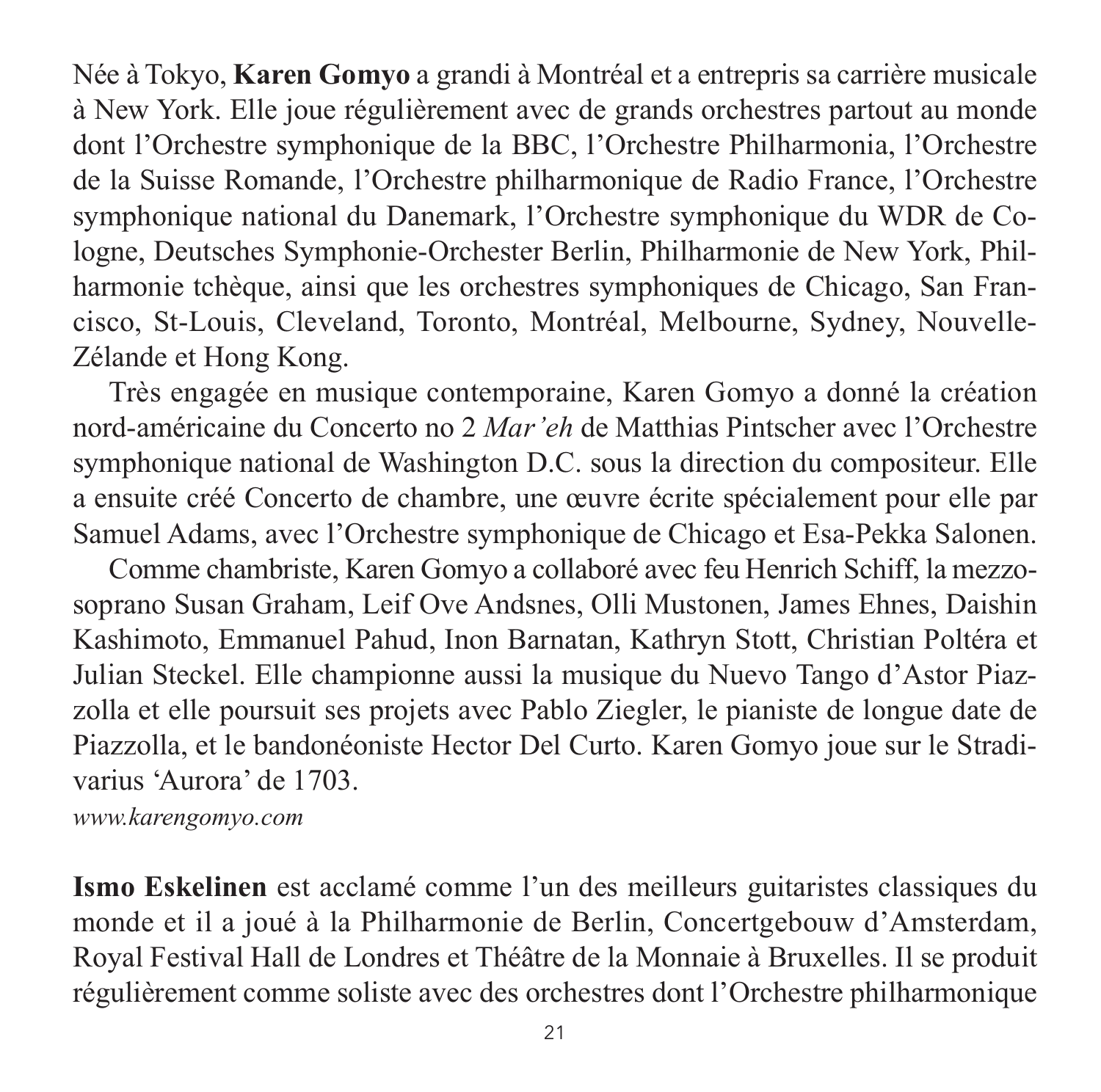d'Helsinki, l'Orchestre symphonique de la Radio finlandaise, l'Orchestre de cham bre de la Laponie, l'Orchestre symphonique de la BBC et NWD Philharmonie, collaborant avec les chefs Sakari Oramo, Okko Kamu, John Storgårds, Miguel Harth-Bedoya et Ernest Martínez-Izquierdo entre autres.

Chambriste passionné, Eskelinen est souvent invité à de grands festivals partout au monde. Son répertoire s'étend du 16<sup>e</sup> siècle à aujourd'hui et il a été aussi acclamé pour ses interprétations de Bach que pour ses créations d'œuvres écrites pour lui par Einojuhani Rautavaara, Aulis Sallinen, Kalevi Aho, Olli Mustonen et Sebastian Fagerlund. Ses enregistrements ont gagné des prix et des nominations et, sur BIS, il est déjà connu pour *Transit*, le concerto pour guitare de Fagerlund. Cette interprétation reçut l'acclamation des critiques: «Ismo Eskelinen joue *Transit* avec une virtuosité remarquable et une conviction apparemment totale. » (MusicWeb-International.com). Ismo Eskelinen enseigne à l'Académie Sibelius à Helsinki et il est directeur artistique des concerts d'été à Riihimäki en Finlande.

*[www.ismoeskelinen.com](http://www.ismoeskelinen.com)*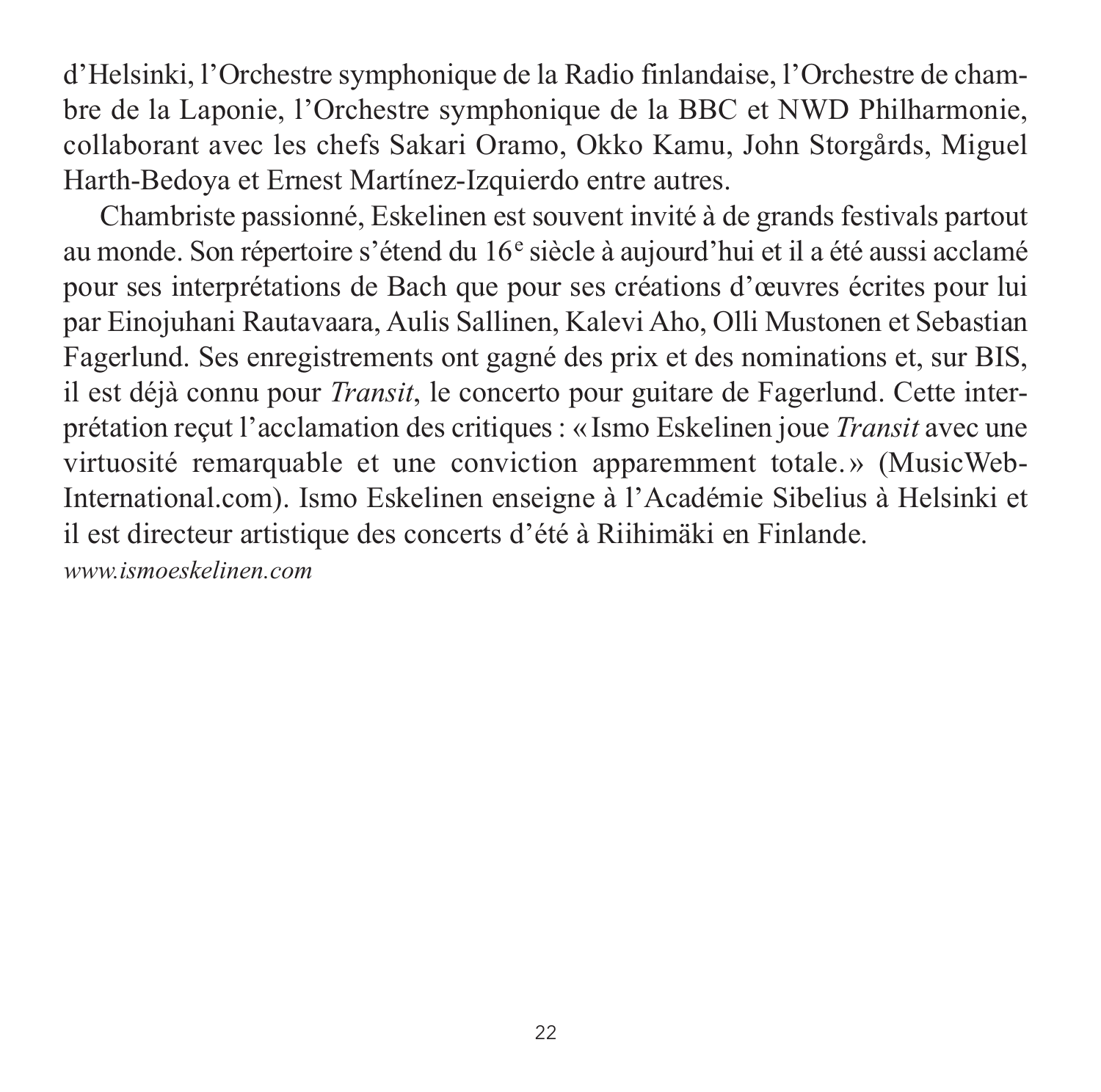The music on this Hybrid SACD can be played back in Stereo (CD and SACD) as well as in 5.0 Surround sound (SACD).

Our surround sound recordings aim to reproduce the natural sound in a concert venue as faithfully as possible, using the newest technology. In order to do so, all five channels are recorded using the full frequency range, with no separate bass channel added: a so-called 5.0 configuration. If your sub-woofer is switched on, however, most systems will also automatically feed the bass signal coming from the other channels into it. In the case of systems with limited bass reproduction, this may be of benefit to your listening experience.

#### Instrumentarium

Violin: Antonio Stradivari 1703 'Aurora'. Bow François Tourte, c. 1810 Guitar: Lodi 2011

#### Recording Data

| Recording:                      | September 2015 at Troy Savings Bank Music Hall, New York, USA                              |
|---------------------------------|--------------------------------------------------------------------------------------------|
|                                 | Producer and sound engineer: Hans Kipfer (Take5 Music Production)                          |
| Equipment:                      | BIS's recording teams use microphones from Neumann, DPA and Schoeps, audio electronics     |
|                                 | from RME, Lake People and DirectOut, MADI optical cabling technology, monitoring equipment |
|                                 | from B&W, STAX and Sennheiser, and Sequoia and Pyramix digital audio workstations.         |
|                                 | Original format: 24-bit/96 kHz                                                             |
| Post-production:                | Editing and mixing: Hans Kipfer                                                            |
| Executive producer: Robert Suff |                                                                                            |

#### Booklet and Graphic Design

Cover text: © Philip Borg-Wheeler 2019 Translations: Horst A. Scholz (German); Arlette Lemieux-Chené (French) Cover photography: © Felix Broede Front page calligraphy: Julia Razzhigaeva Typesetting, lay-out: Andrew Barnett (Compact Design)

BIS Records is not responsible for the content or reliability of any external websites whose addresses are published in this booklet.

BIS recordings can be ordered from our distributors worldwide. If we have no representation in your country, please contact: BIS Records AB, Stationsvägen 20, SE-184 50 Åkersberga, Sweden  $T_{e}$  $\left| \cdot \right.$  +46 8 544 102 30 [info@bis.se](mailto:info@bis.se) [www.bis.se](http://www.bis.se)

### BIS-1998 @ & © 2019, BIS Records AB, Sweden.